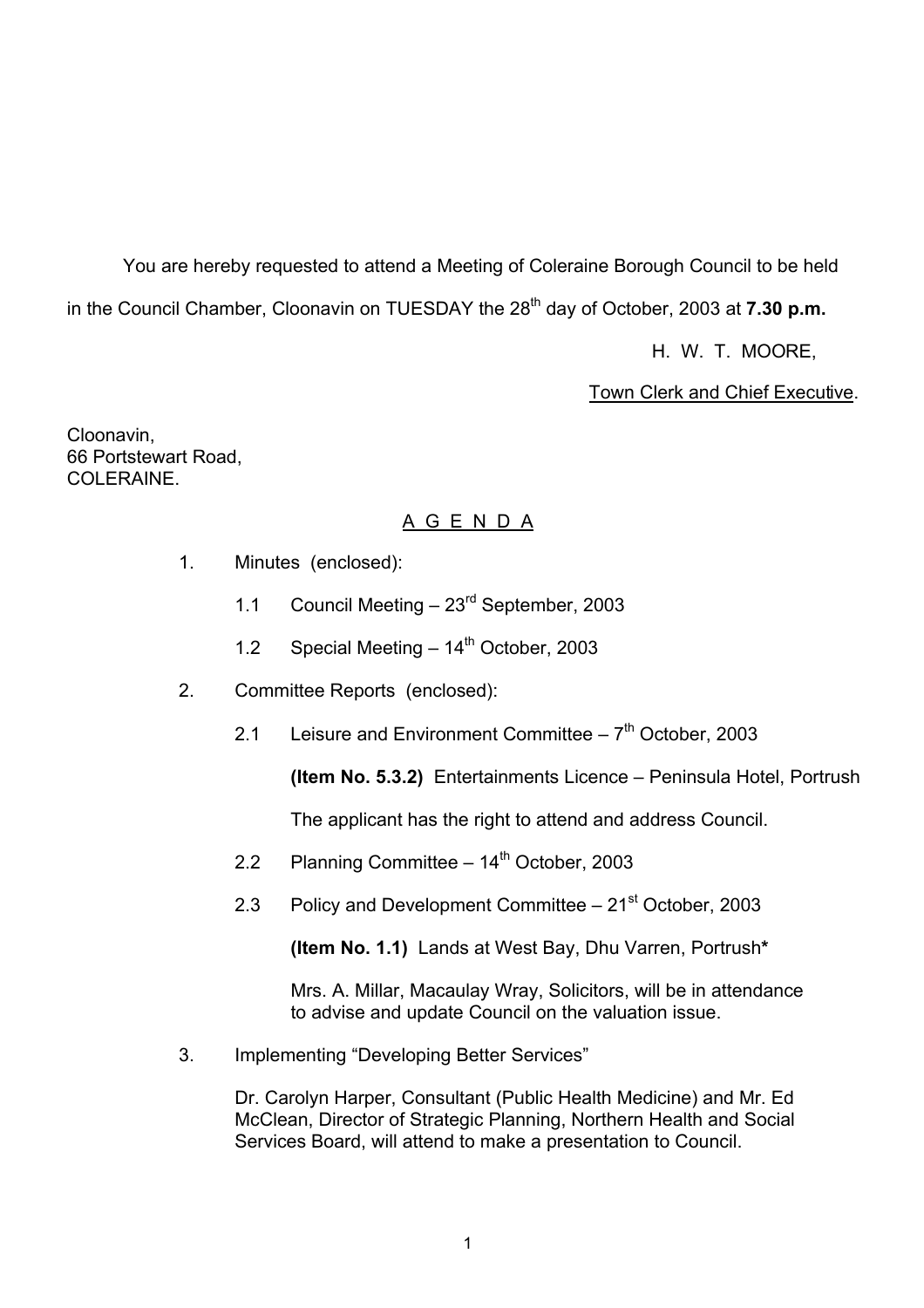4. Correspondence, including inter alia:

Northern Ireland Policing Board - News Release dated 21<sup>st</sup> October, 2003

5. Documents for Sealing

# **Enclosed for Information:**

- (1) Minutes of the Northern Health and Social Services Council dated 3<sup>rd</sup> September, 2003
- (2) Northern Ireland Local Government Association
	- (a) Annual Report 2003
	- $(b)$  NILGA News Issue Four
- \* Recommended for consideration "In Committee".

To: Each Member of Council. 24<sup>th</sup> October, 2003.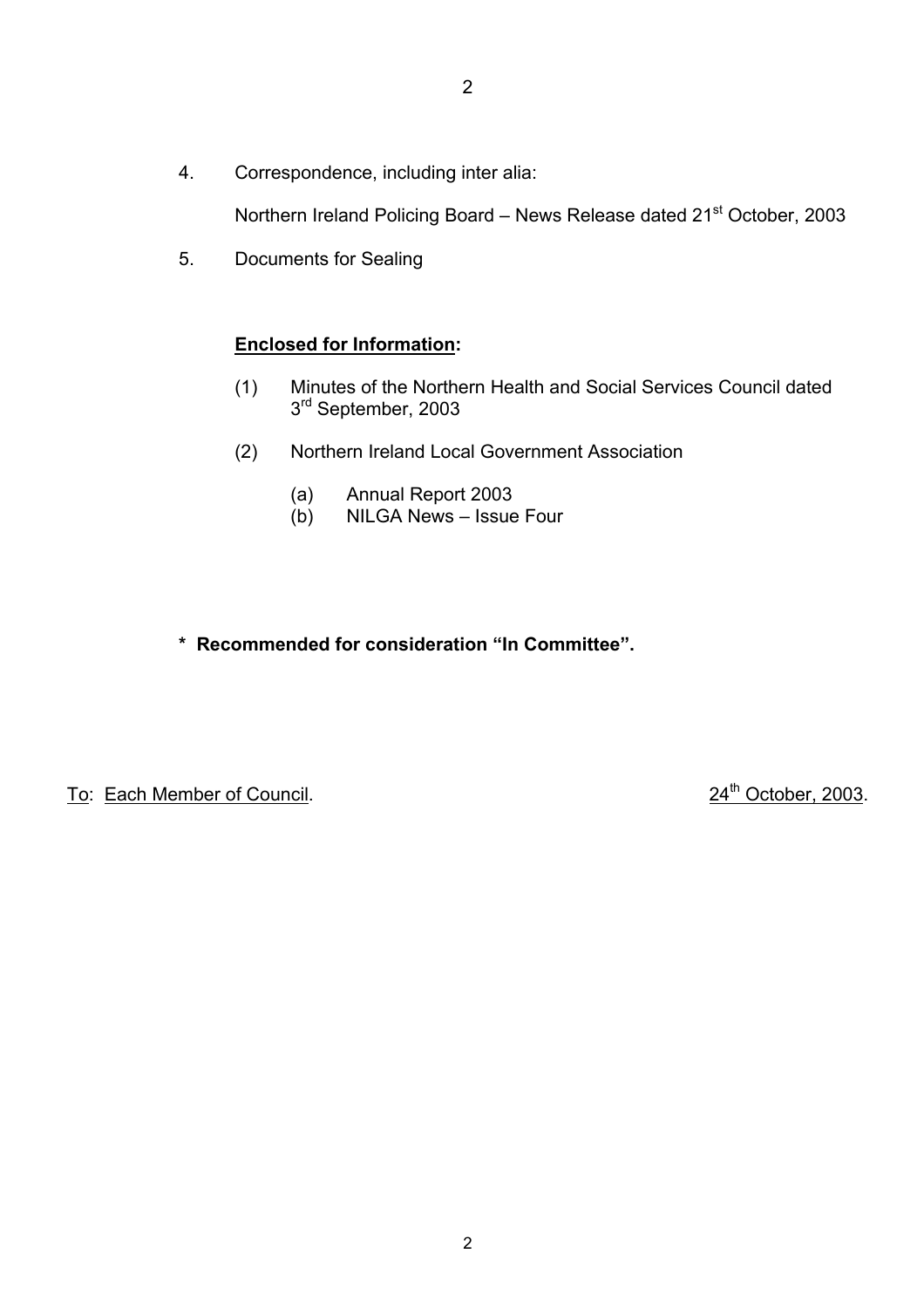### **COLERAINE BOROUGH COUNCIL**

 Minutes of proceedings of Coleraine Borough Council held in the Council Chamber, Cloonavin on Tuesday, 23rd September, 2003 at 7.30 p.m.

| Convened:                                | As per Notice attached                                                                                                                                                                                                                                         |                                                                                                           |
|------------------------------------------|----------------------------------------------------------------------------------------------------------------------------------------------------------------------------------------------------------------------------------------------------------------|-----------------------------------------------------------------------------------------------------------|
| <b>Present:</b>                          | The Mayor, Councillor R. D. Stewart, in the Chair                                                                                                                                                                                                              |                                                                                                           |
|                                          | <b>Aldermen</b>                                                                                                                                                                                                                                                |                                                                                                           |
|                                          | W. T. Creelman<br><b>B.</b> Leonard                                                                                                                                                                                                                            | W. J. McClure                                                                                             |
|                                          | <b>Councillors</b>                                                                                                                                                                                                                                             |                                                                                                           |
|                                          | C. S. Alexander (Ms.)<br>(Items $1.0 - 4.0$ )<br>O. M. Church (Mrs.)<br>J. J. Dallat<br>E. P. Fielding (Mrs.)<br>N. F. Hillis                                                                                                                                  | E. A. Johnston (Mrs.)<br>D. McClarty<br>G. L. McLaughlin<br>R. A. McPherson<br>A. McQuillan<br>W. J. Watt |
| <b>Officers in</b><br><b>Attendance:</b> | Town Clerk and Chief Executive, Director of Corporate<br>Services, Director of Leisure Services, Director of<br><b>Technical Services, Acting Director of Environmental</b><br>Health, Principal Administrative Officer and<br><b>Administrative Assistant</b> |                                                                                                           |
| Apologies:                               | The Deputy Mayor,<br>Alderman Mrs. Black, Councillors Deans and King                                                                                                                                                                                           |                                                                                                           |

### **1.0 MINUTES**

The Minutes of the Council Meeting of 26<sup>th</sup> August, 2003 were confirmed and signed.

# **2.0 COMMITTEE REPORTS**

| 2.1           | Special Meeting of Planning<br>Committee | The Chairman, Councillor Watt, moved the<br>adoption of the Report of the Special Meeting of<br>the Planning Committee; this was duly seconded<br>Alderman McClure and agreed.<br>by                    |
|---------------|------------------------------------------|---------------------------------------------------------------------------------------------------------------------------------------------------------------------------------------------------------|
| $2.2^{\circ}$ | Leisure and Environment<br>Committee     | In the absence of the Chairman and the Vice<br>Chairman, Councillor McPherson moved the<br>adoption of the Leisure and Environment<br>Committee Report; this was duly seconded by<br>Alderman Creelman. |
|               | Matters arising:                         |                                                                                                                                                                                                         |
|               |                                          |                                                                                                                                                                                                         |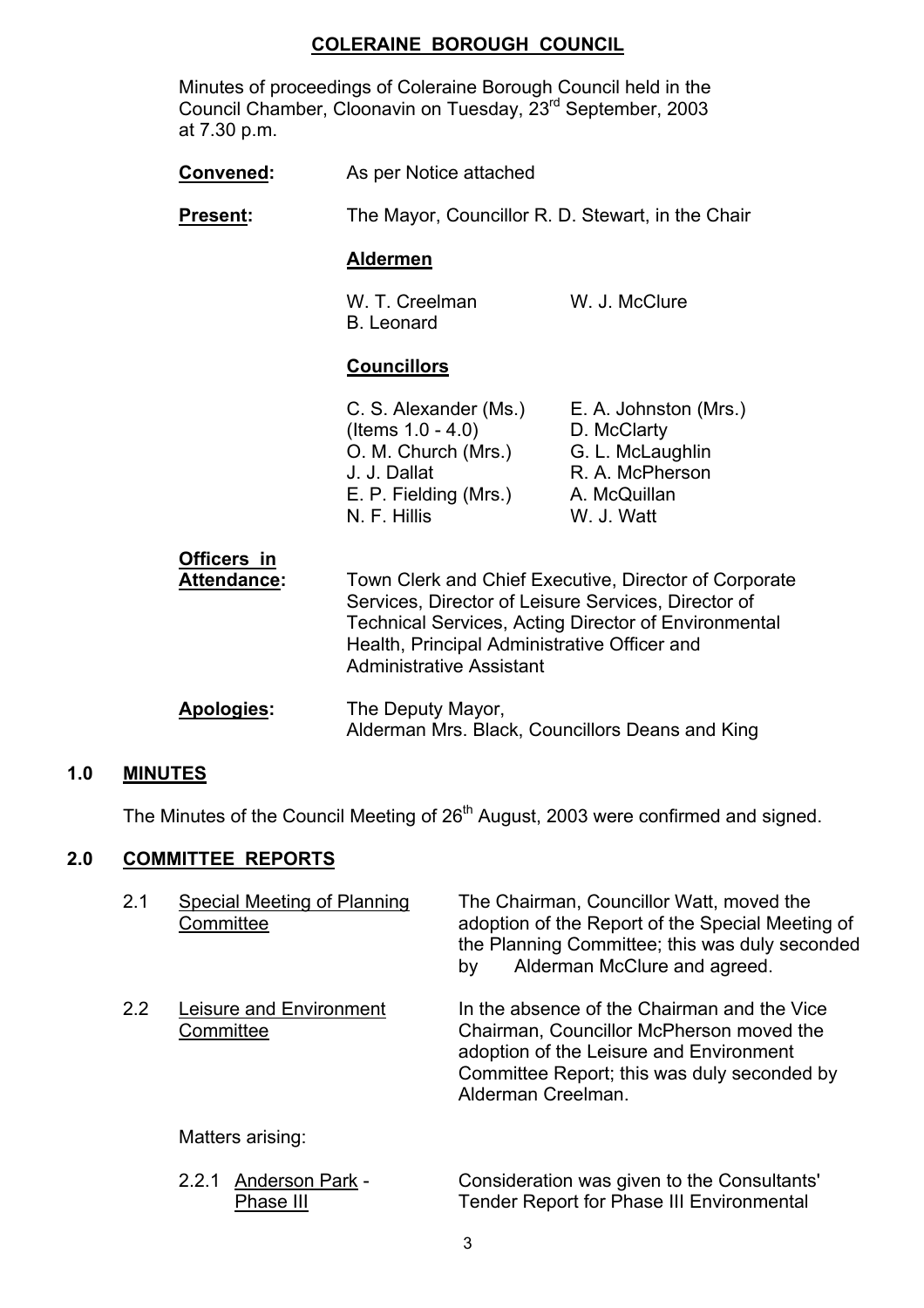Improvements - Anderson Park, Coleraine (circulated to each member).

Mr. M. Scullion, WH Stephens and Mr. P. Westbury, Mouncey Westbury Associates were in attendance and presented the Report to Council. Six tenders had been received as follows:

| $\mathbf{1}$  | W. & H. Alexander (Civil Engineering) Ltd. | £306,933.68 |
|---------------|--------------------------------------------|-------------|
| $\mathcal{P}$ | Newtownstewart Construction Co. Ltd.       | £314,000.00 |
| 3.            | <b>Crawford Contracts</b>                  | £319,850.00 |
| 4.            | Whitemountain Quarries Ltd.                | £326,500.00 |
| 5.            | J. Graham (Dromore) Ltd.                   | £347,000.00 |
| 6.            | R. J. Maxwell & Sons Ltd.                  | £358,353.00 |

 A proposed Bill of Reductions had been identified amounting to £42,200.42 and agreed with the lowest tenderer.

 The revised tender figure of £264,733.26 which included £21,577.76 for work to the Lodge Burn Drainage Improvements (nett figure of £243,155.50) was in line with the Estimate of Cost of £235,000.00 when adjusted for increase in costs since February, 2003.

Following discussion it was proposed by Councillor McClarty, seconded by Councillor Dallat and agreed:

> That Council accept the lowest tender from W. & H. Alexander (Civil Engineering) Ltd. as recommended by the Consultants.

The Committee Report was, therefore, adopted subject to this amendment.

| 2.3 | <b>Planning Committee</b>                  | The Chairman, Councillor Watt, moved the<br>adoption of the Planning Committee Report; this<br>was duly seconded by Councillor McQuillan and<br>agreed.                                      |
|-----|--------------------------------------------|----------------------------------------------------------------------------------------------------------------------------------------------------------------------------------------------|
| 2.4 | Special Meeting - Planning<br>Committee    | The Chairman, Councillor Watt, moved the<br>adoption of the Report of the Special Meeting of<br>the Planning Committee; this was duly<br>seconded by Councillor Ms. Alexander and<br>agreed. |
| 2.5 | <b>Policy and Development</b><br>Committee | The Chairman, Councillor Mrs. Johnston,<br>moved the adoption of the Policy and<br>Development Committee Report; this was duly<br>seconded by Councillor Watt and agreed.                    |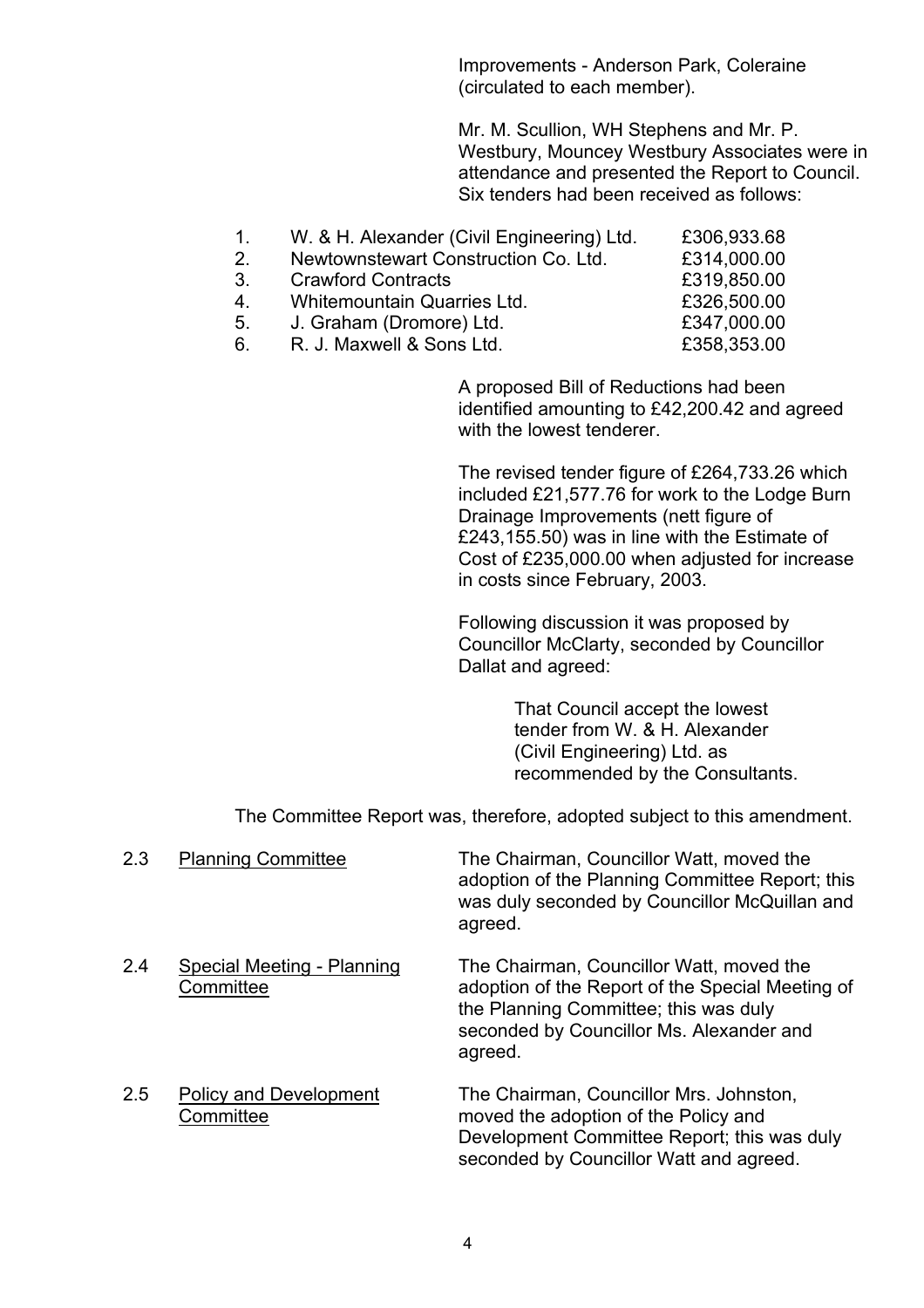### **3.0 POLICE OMBUDSMAN FOR NORTHERN IRELAND**

 The Mayor welcomed Mrs. Nuala O'Loan, Police Ombudsman for Northern Ireland and representatives who were in attendance to give a short presentation on the work of her office.

 Mrs. O'Loan gave a brief synopsis of the work carried out by her office after which members raised a variety of questions which were responded to by the representatives.

The Mayor thanked the representatives for attending after which they withdrew.

#### **4.0 PORTSTEWART COMMUNITY VISION AND CAUSEWAY COAST COMMUNITIES CONSORTIUM - APPLICATION FOR FUNDING**

Consideration was given to letter dated  $17<sup>th</sup>$  September, 2003 from Portstewart Community Vision and Causeway Coast Communities Consortium regarding an application for funding and administrative support for organising and facilitation of a Conference on 'Planning on the North Coast and Sustainable Communities' in November, 2003 and production of Conference Report by Community Technical Aid (previously supplied). The organisation of such a conference was costed at approximately £6,000.

Following discussion it was proposed by Councillor Watt and seconded by Alderman McClure:

That Portstewart Community Vision and Causeway Coast Communities Consortium be invited to join with Council in discussions with the key stakeholders and thus adding weight to our case by going in on a united front.

As an amendment it was proposed by Alderman Leonard and seconded by Councillor Ms. Alexander:

That Council grant the application for funding as requested.

On a request for a recorded vote the amendment was put to the meeting and members voted thus:

| For:            | The Mayor<br>Alderman Leonard<br>Councillors Ms. Alexander, Dallat, Hillis and McLaughlin (6) |
|-----------------|-----------------------------------------------------------------------------------------------|
| <b>Against:</b> | Aldermen Creelman and McClure<br>Councillors Mrs. Church, Mrs. Fielding, Mrs. Johnston,       |

McClarty, McPherson, McQuillan and Watt (9)

The amendment was lost, six members voting in favour and nine members voting against.

The substantive motion was then put to the meeting and was carried, ten members voting in favour and three members voting against.

### **5.0 NORTH COAST WASTEWATER TREATMENT WORKS**

Read letter of reply from the Acting Chief Executive, Water Service regarding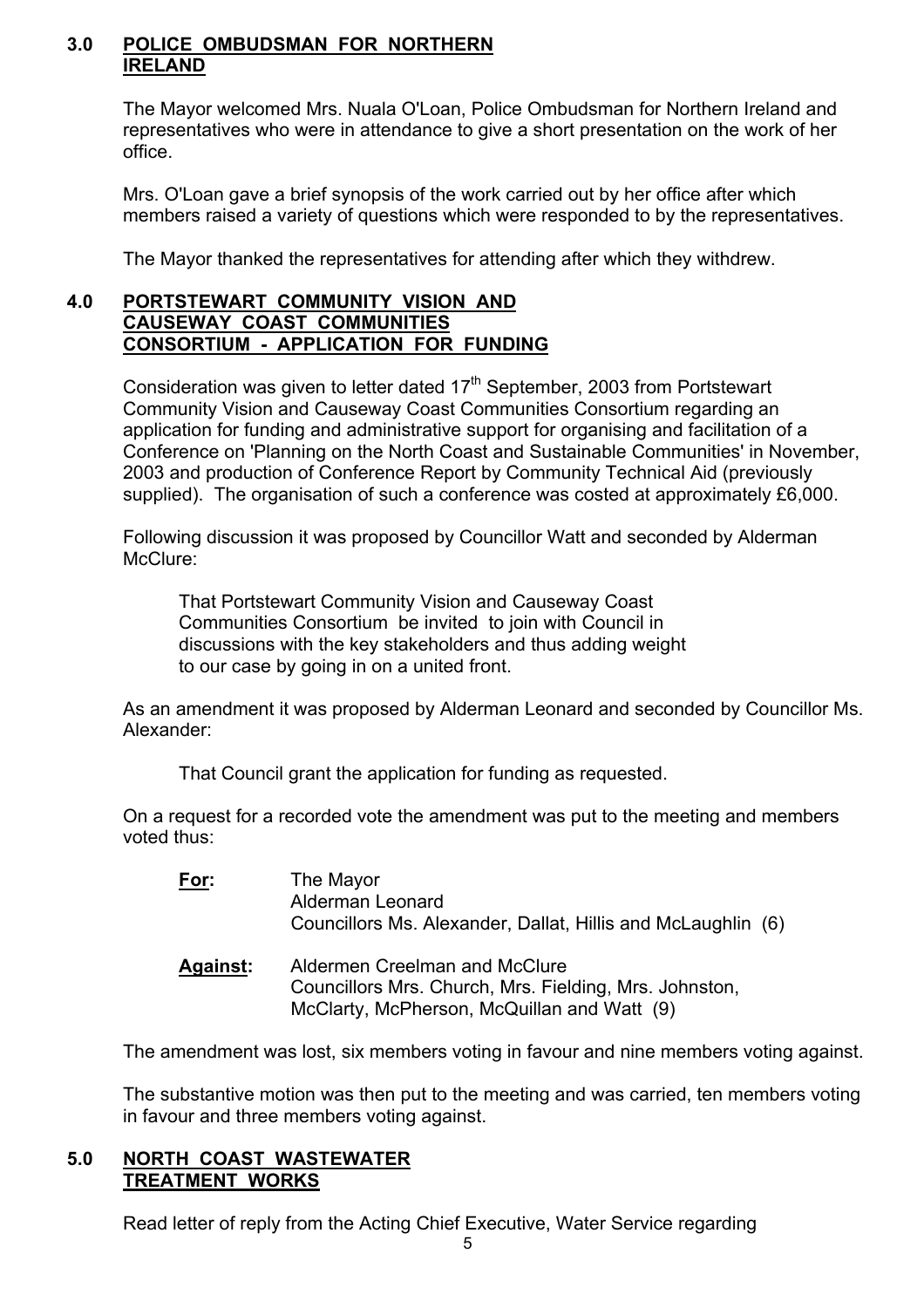incorporating tertiary treatment facilities in the design of the North Coast Wastewater Treatment Works (previously supplied).

It was estimated that the cost of providing tertiary treatment would be an additional £2 million and the additional annual power and maintenance costs would be substantial. Given the scale of investment needed to bring the water and sewerage infrastructure up to the required standards it would simply not be defensible to spend an additional £2 million on treating wastewater to standards higher than those set by the regulatory authorities.

# **6.0 NORTHERN IRELAND POLICING BOARD**

 Read letter from the Northern Ireland Policing Board advising members that the  $2^{nd}$  Annual Report would be published on  $30^{th}$  September, 2003.

To coincide with the launch of the Report the Board would be holding two public meetings as follows and invited members to attend:

Tuesday, 30<sup>th</sup> September, 2003 Tower Hotel, Londonderry at 7.30 p.m. Wednesday, 1<sup>st</sup> October, 2003 Wellington Park Hotel, Belfast at 7.30 p.m.

# **7.0 DOCUMENTS TABLED**

- (a) Postwatch Annual Report 2002-2003;
- (b) Office of the Commissioner for Public Appointments for Northern Ireland Commissioner for Public Appointments for Northern Ireland - Eighth Report 2002-2003;
- (c) Northern Ireland Housing Executive Annual Report 2002-2003 and Housing Agenda.

### **8.0 TENDERS - FLOODLIGHT MULTI-PURPOSE SPORTS ARENA, BALLYSALLY**

 Consideration was given to the Director of Leisure Services' Report on Tenders - Floodlight Multi-Purpose Sports Arena at Ballysally (circulated to each member).

Nine tenders had been received as follows:

| 1.             | Boyd Landscapes, Ballyclare           | £153,800.00 |
|----------------|---------------------------------------|-------------|
| 2.             | Crawford Contracts Ltd., Ballymena    | £159,652.00 |
| 3.             | Ashleigh (N.I.) Ltd., Ballynahinch    | £177,075.00 |
| 4.             | JPM Contracts, Dungiven               | £179,700.00 |
| 5.             | C. A. Haffey & Son Ltd., Portadown    | £185,000.00 |
| 6.             | J. G. Duff, Carryduff                 | £203,399.00 |
| 7 <sub>1</sub> | R. J. Maxwell & Son Ltd., Coleraine   | £207,314.88 |
| 8.             | Stewart & McConnell Ltd., Londonderry | £220,535.00 |
| 9.             | Mullen & Rushe Ltd., Dungiven         | £276,000.00 |

The pre-tender estimate for the scheme was £123,000.00. The consultants, R. Robinson & Sons, had met with the lowest tenderer and agreed a bill of reductions resulting in savings of £30,030.00 reducing the lowest tender to £123,770.00

It was proposed by Councillor Watt, seconded by Alderman Creelman and agreed: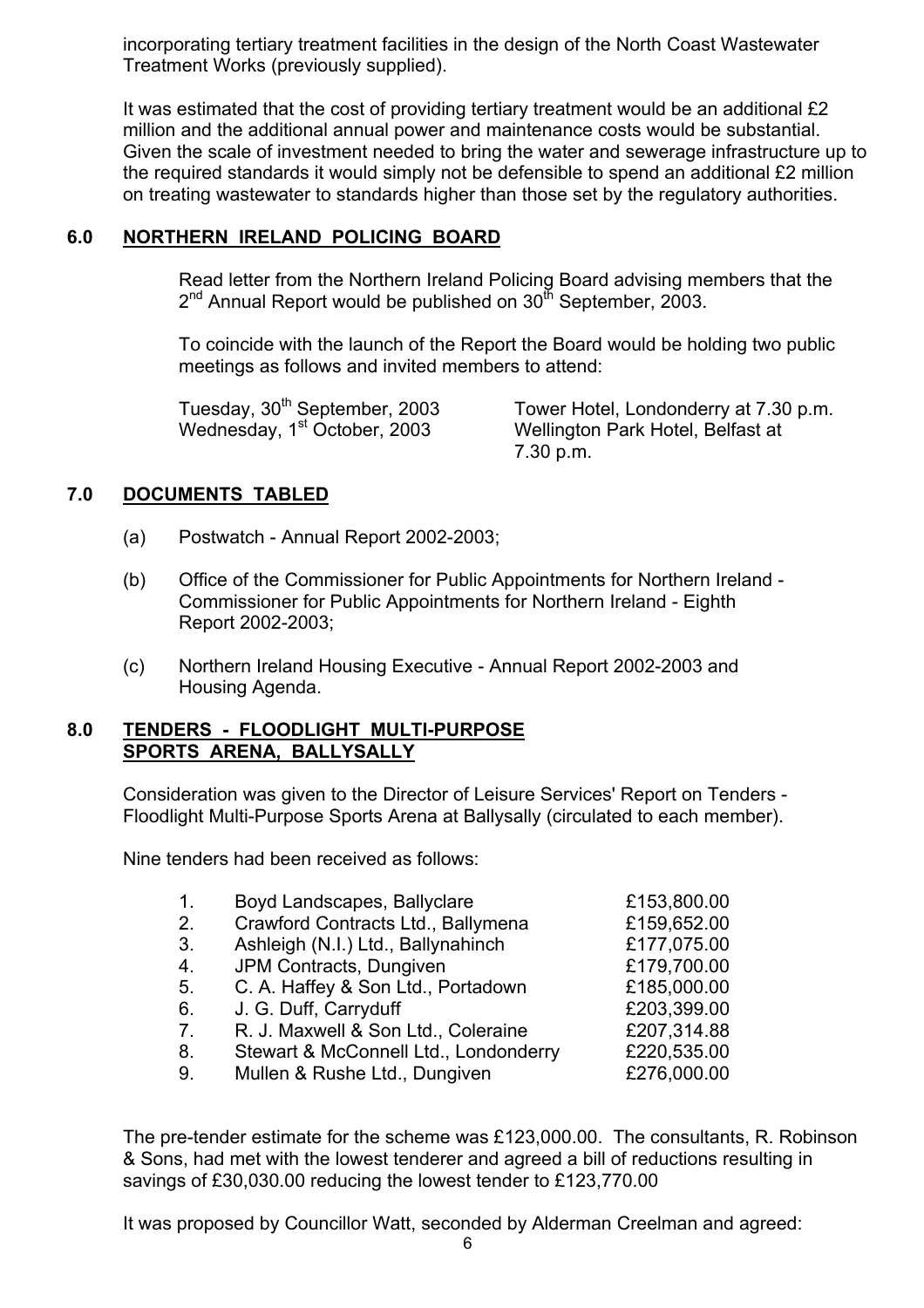That Council accept the lowest tender from Boyd Landscapes, Ballyclare, in the sum of £123,770.00, as recommended by the Consultants.

# **9.0 DOCUMENTS FOR SEALING**

Resolved:

That the following documents be sealed:

| 1. | <b>Lease and Counterpart</b>                               | Council to Portrush Bowling Club re:<br>Portrush Bowling Club Rooms at<br><b>Portrush Recreation Grounds.</b> |
|----|------------------------------------------------------------|---------------------------------------------------------------------------------------------------------------|
| 2. | Deed and Counterpart                                       | Council to The National Trust Lands at<br>Downhill.                                                           |
| 3. | <b>Grant of Easement and</b><br>Right of Way in triplicate | Council and Mr. and Mrs. H. Gregg,<br>79 Ballyreagh Road, Portstewart.                                        |
| 4. | Wayleave in triplicate                                     | Council and Belinda Moody<br>25 Cappagh Grove, Portstewart<br>Sewer pipes (storm and foul).                   |

- 5. Cemetery Titles Grant of Right of Burial Deeds Register Nos. 2922 - 2928 inclusive:
	- Agherton 1
	- Ballywillan 2
	- Coleraine -
- e de la contradición de la contradición de la contradición de la contradición de la contradición de la contradición de la contradición de la contradición de la contradición de la contradición de la contradición de la contr
	- Portstewart 4

 Advance Deeds Register Nos. 0060 - 0062 inclusive:

- Agherton -
- Ballywillan -
- Coleraine 1
- Portstewart 2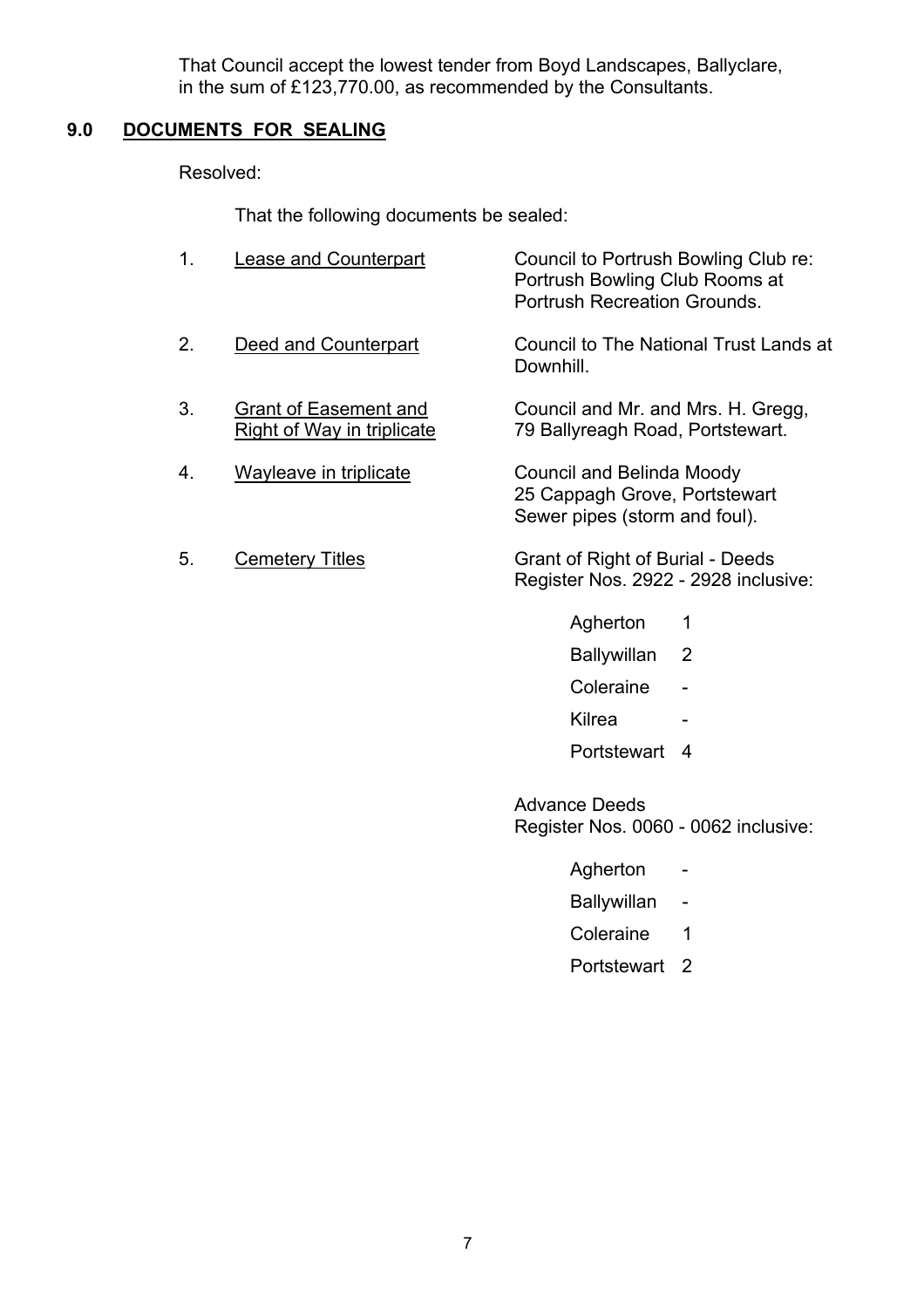### **SPECIAL MEETING**

# **14th October, 2003.**

| Convened:       | In accordance with Standing Order 1.3(2)<br>following the receipt of a requisition signed<br>by Councillor D. McClarty, Councillor J. J.<br>Dallat, Councillor E. M. Mullan, Councillor<br>D. D. Barbour and Councillor N. F. Hillis |
|-----------------|--------------------------------------------------------------------------------------------------------------------------------------------------------------------------------------------------------------------------------------|
| <b>Present:</b> | The Mayor, Councillor R. D. Stewart, in the Chair                                                                                                                                                                                    |
|                 | The Deputy Mayor, Councillor E. M. Mullan                                                                                                                                                                                            |
|                 |                                                                                                                                                                                                                                      |

### **Aldermen**

P. E. A. Armitage (Mrs.) B. Leonard E. T. Black (Mrs.) W. J. McClure W. T. Creelman

# **Councillors**

| C. S. Alexander (Ms.) | N. F. Hillis          |
|-----------------------|-----------------------|
| D. D. Barbour         | E. A. Johnston (Mrs.) |
| O. M. Church (Mrs.)   | W. A. King            |
| J. J. Dallat          | D. McClarty           |
| T. J. Deans           | G. L. McLaughlin      |
| E. P. Fielding (Mrs.) | A. McQuillan          |

# **Officers in**

 **Attendance:** Town Clerk and Chief Executive, Principal Administrative Officer, Administrative Officer and Administrative Assistant

**Apologies:** Councillors Bradley, McPherson and Watt

The undernoted Notice of Motion was proposed by Councillor McClarty and seconded by Councillor Ms. Alexander:

"That Council rescind its decision of 23<sup>rd</sup> September, 2003 not to offer grant aid to Portstewart Community Vision and Causeway Coast Communities Consortium to fund a conference on "Planning on the North Coast and Sustainable Communities" and now agree to offer such grant aid of up to £6,000 towards the organisation of the conference."

Councillor McClarty spoke on the Motion and asked members for support.

A period of discussion ensued.

On being put to the Meeting the Motion was lost, nine members voting in favour and nine members voting against.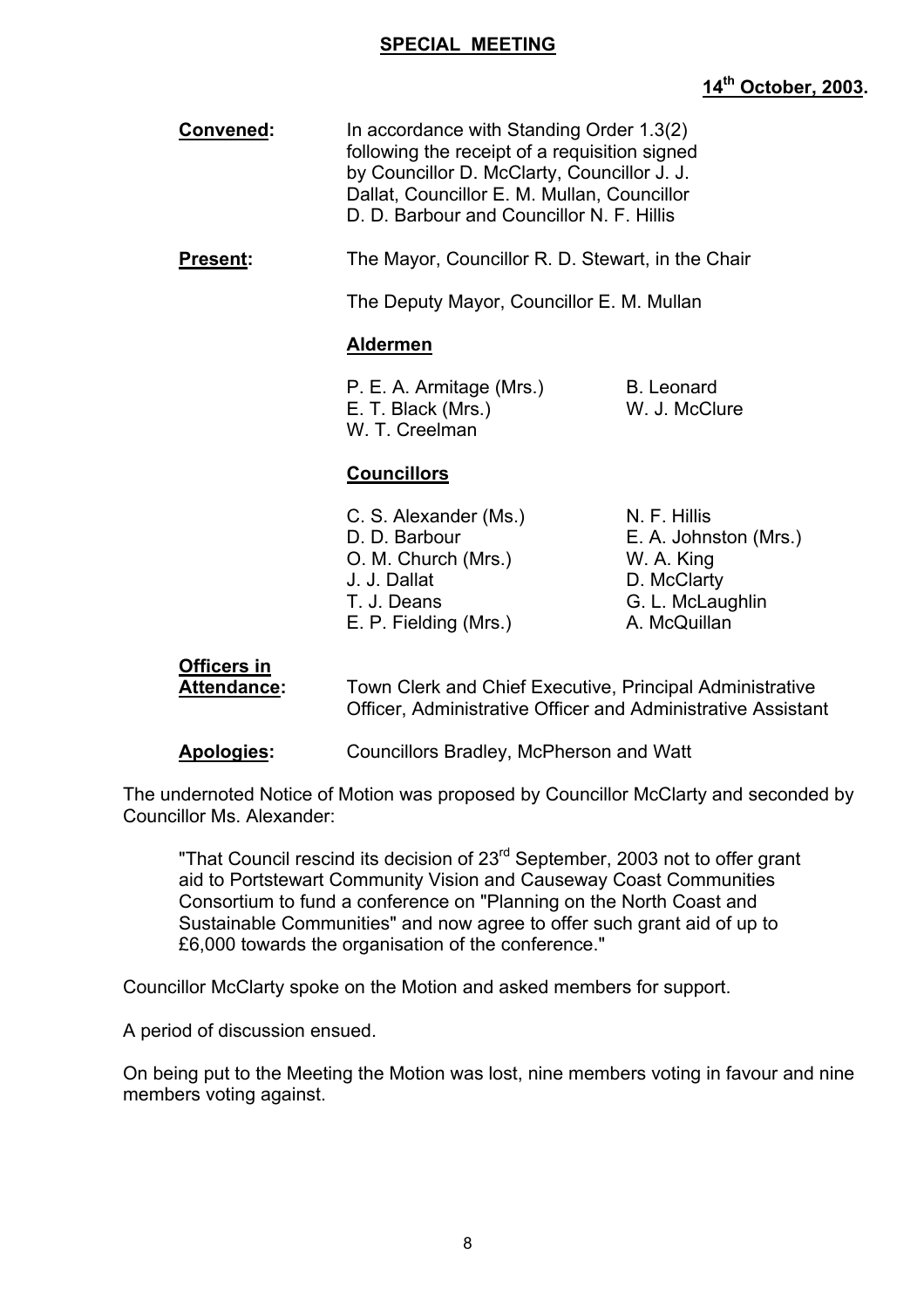### **LEISURE AND ENVIRONMENT COMMITTEE**

### **7th October, 2003.**

**Present:** Councillor T. J. Deans, in the Chair

The Deputy Mayor, Councillor E. M. Mullan

Aldermen

| E. T. Black (Mrs.) | B. Leonard    |
|--------------------|---------------|
| W. T. Creelman     | W. J. McClure |

### **Councillors**

C. S. Alexander (Ms.) W. A. King D. D. Barbour D. McClarty O. M. Church (Mrs.) G. L. McLaughlin  $J. J. Dallat$  (Items  $3.0 - 13.0$ ) E. P. Fielding (Mrs.) R. A. McPherson N. F. Hillis A. McQuillan E. A. Johnston (Mrs.)

# **Officers in**

 **Attendance:** Town Clerk and Chief Executive, Director of Technical Services, Director of Leisure Services, Acting Director of Environmental Health, Principal Building Control Officer (Items  $1.0 - 6.0$ ), Leisure Services Officers, Technical and Waste Management Officer and Administrative Assistant

**Apologies:** The Mayor, Alderman Mrs. Armitage and Councillor Watt

### **1.0 CHAIRMANíS CONGRATULATIONS**

The Chairman extended congratulations to the employees of Council's Parks Department and Harpur's Hill Primary School for their contribution to the Borough's recent success in securing the Silver Award in the Britain in Bloom competition.

#### **2.0 NORTHERN GROUP OF COUNCILSí BUILDING CONTROL COMMITTEE CHIEF BUILDING CONTROL OFFICERíS ANNUAL REPORT 2002/2003**

The Chairman welcomed Mr. R. White, Chief Building Control Officer, who was in attendance to present his report for 2002/2003.

Mr. White thanked both the Chairman and the Deputy Mayor for their work on the Northern Group of Councils Building Control Committee. He then presented his report and elaborated on various issues relating to the work carried out during the year.

The Chairman thanked Mr. White for his informative presentation, following which he withdrew.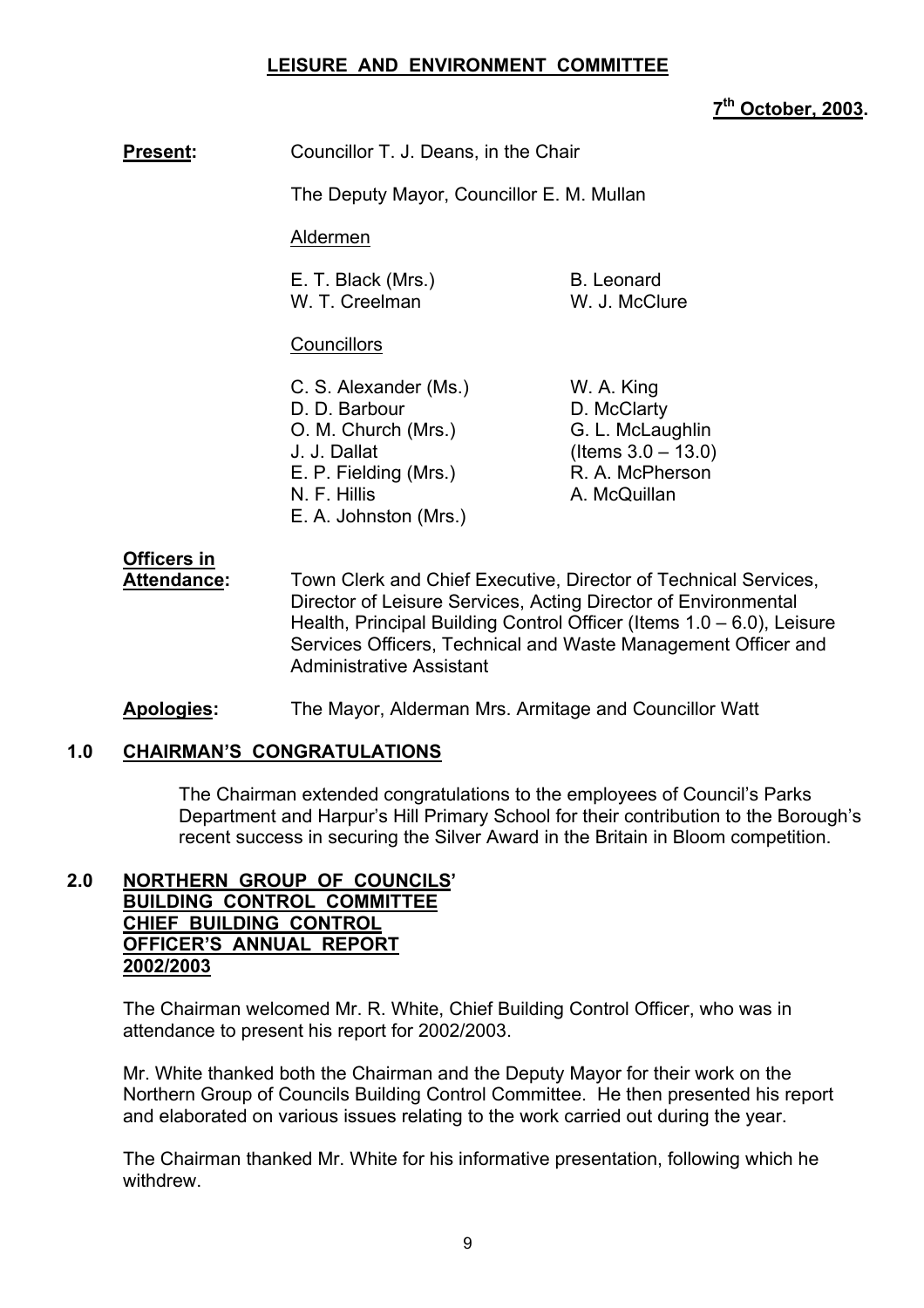# **3.0 OWEN ROE GAC, COLERAINE**

The Chairman welcomed Messrs. B. McLernon, P. McTaggart and K. Mullan from Owen Roe GAC who were in attendance to address Committee on their proposals for the provision of a Gaelic Games playing facility.

The representatives outlined the current lack of GAA facilities in the Borough, their proposals for developing a facility and the estimated costs of the project.

Following the presentation it was proposed by Alderman Leonard and seconded by Councillor Dallat:

That Council approve a grant of £180,000 to Owen Roe GAC, as requested.

Discussion ensued during which the representatives answered members' questions and the Town Clerk and Chief Executive clarified the regulatory position regarding funding for such schemes. It was then proposed as an amendment by Alderman Mrs. Black and seconded by Councillor Mrs. Johnston:

That Council contribute £120,000 to Owen Roe GAC.

On being put to the Meeting, the amendment was carried by seven votes to four and it was therefore recommended:

 That Council approve a grant of £120,000 to the Owen Roe GAC Development Project.

### **4.0 ENVIRONMENTAL HEALTH REPORT**

The Report of the Acting Director of Environmental Health was considered (previously supplied).

Matters arising:

| 4.1                            | Legal Proceedings -<br>The Pollution Control and<br>Local Government (NI) Order<br><u> 1978 </u> | It was proposed by Councillor McClarty,<br>seconded by Councillor Mrs. Johnston and<br>agreed:                 |
|--------------------------------|--------------------------------------------------------------------------------------------------|----------------------------------------------------------------------------------------------------------------|
|                                |                                                                                                  | That this item would be considered "In<br>Committee" at the end of the meeting.                                |
| 4.2                            | <b>Changes to Northern Ireland</b><br>Gambling Law - Draft Betting<br>and Gaming (NI) Order 2003 | Members noted information on the draft Order,<br>as contained in the report.                                   |
| 4.3                            | Proposed Amendments to Bye-<br>Laws Regulating the<br><b>Consumption of Intoxicating</b>         | Consideration was given to the proposed<br>amendments, as detailed in the report.                              |
| <b>Liquor in Public Places</b> |                                                                                                  | During the discussion which ensued, members<br>expressed their concerns regarding the<br>suggested amendments. |
|                                |                                                                                                  | It was proposed by Councillor Ms. Alexander,<br>seconded by Councillor Hillis and recommended:                 |
|                                |                                                                                                  |                                                                                                                |

That Council support the introduction of the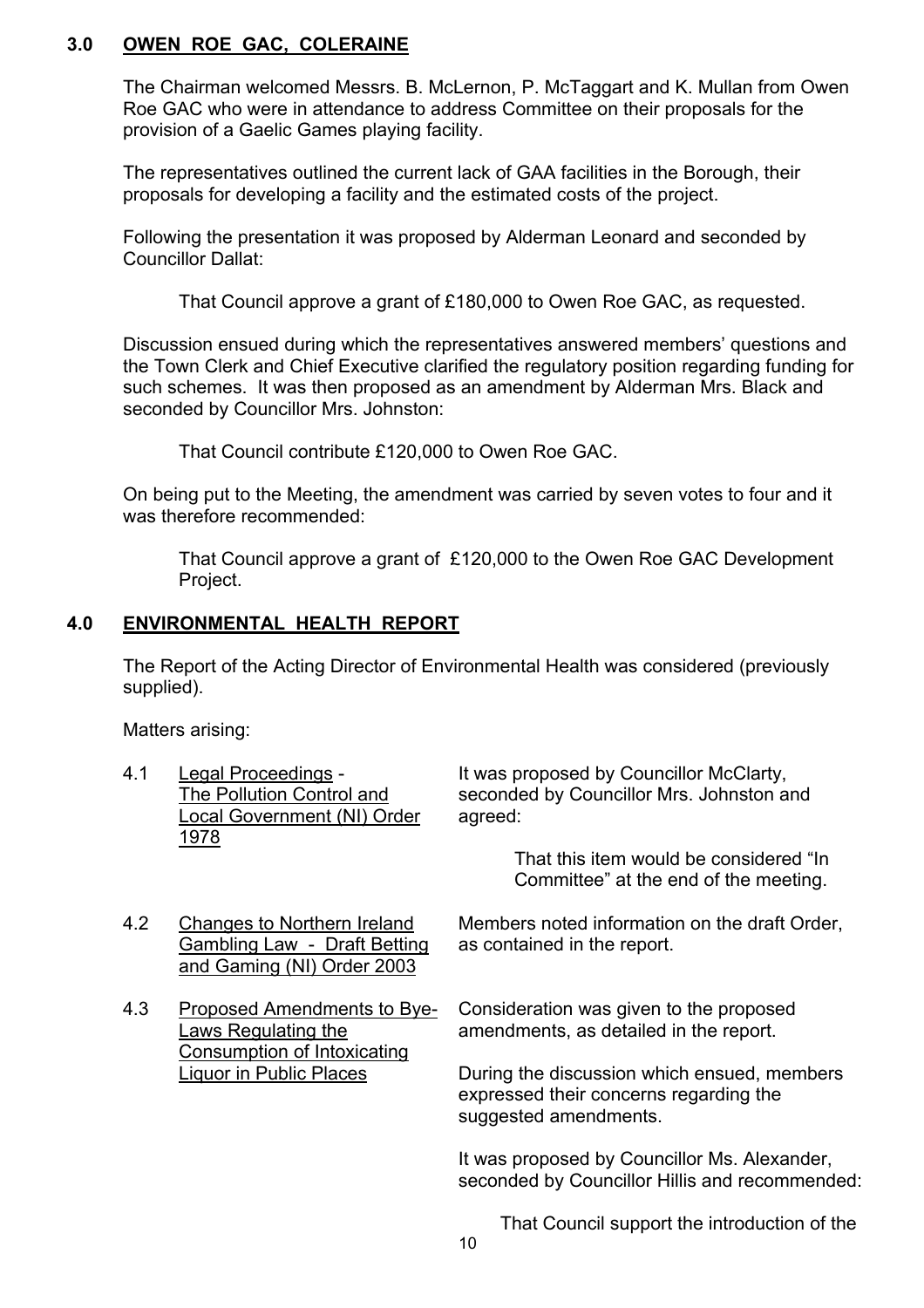new offence of refusing to dispose of an open container when requested, and make representation to the Department for Social Development to lobby for:

- (a) introduction of powers similar to those contained in The Licensing Act 2003 (applicable in England and Wales) to permit the seizure of all containers; and
- (b) the introduction of primary legislation similar to the Criminal Justice Act in England and Wales to permit the introduction of Fixed Penalty fines for offences under Council Bye-laws.

4.4 European Week for Safety and Reported that the theme for this year's Health at Work European Week for Safety and Health at Work would be promotion of activities to reduce the risks of working with dangerous substances.

# **5.0 TECHNICAL SERVICES REPORT**

The Report of the Director of Technical Services was considered (previously supplied).

Matters arising:

5.1 North West Regional Waste Members noted information, as contained Management Group in the report, on the last meeting of the North West Waste Management Group on 25<sup>th</sup> September, 2003.

Recommended:

- (i) That Kirk McClure Morton, the Group's consultants, be invited to address a Special Meeting of Council.
- (ii) That Council approve the procedure adopted by the Group to engage Kirk McClure Morton.

 5.1.1 IIlegal Dumping at Members noted that a decision on this Craigmore Road, Garvagh case had not yet been issued and it was proposed by Alderman Leonard, seconded by Councillor McPherson and recommended:

> That if a decision on this case is not forthcoming, Council write to the Department to express concern regarding the delay.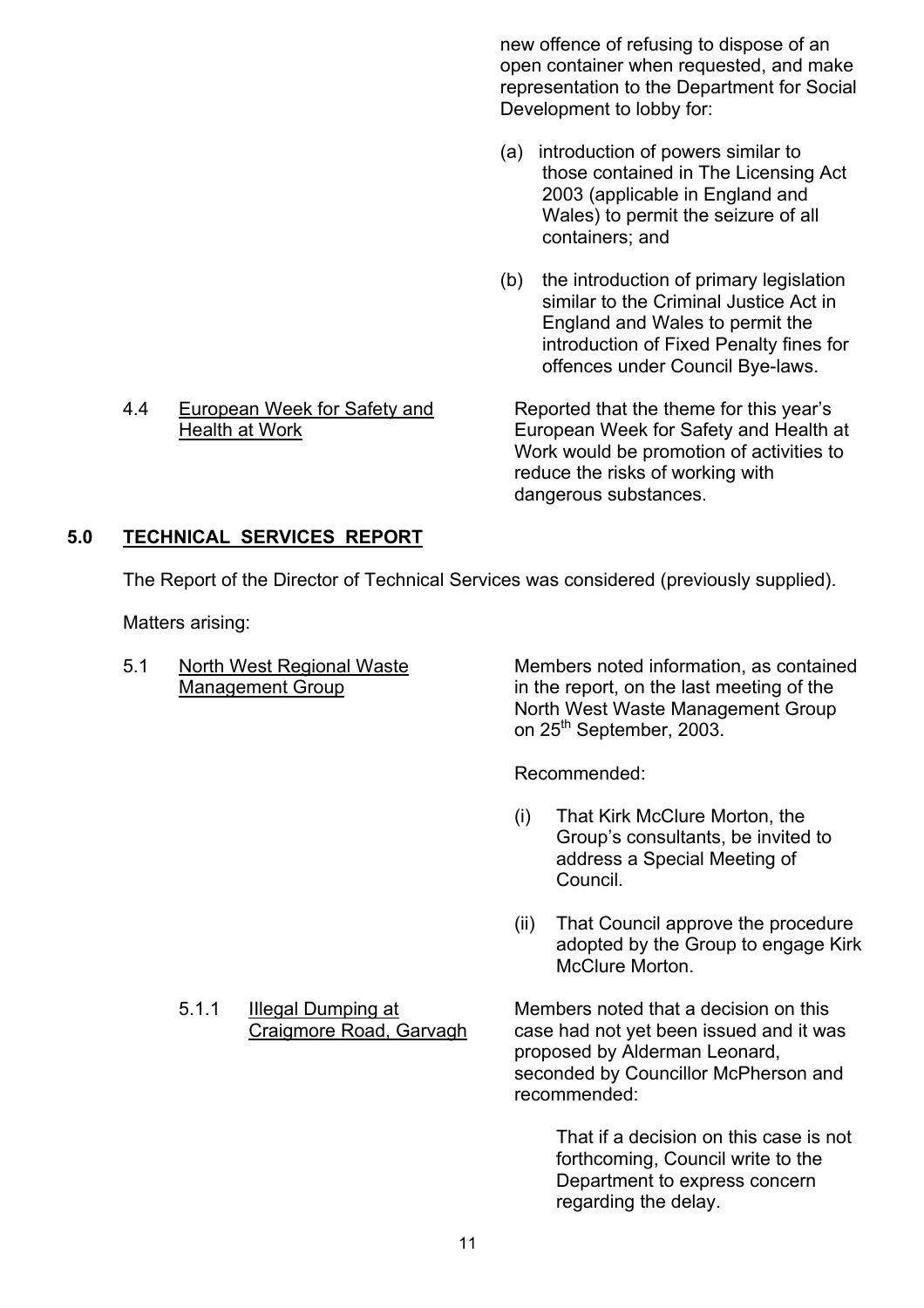5.2 Biodiversity Officer Council is recommended to approve the formalisation of arrangements with the Ulster Wildlife Trust, as detailed in the report, for the employment of an officer to compile a Biodiversity Action Plan and Action Programme for the area.

### 5.3 Entertainments Licences

5.3.1 The Londonderry Hotel, No problems had been experienced regarding 39-41 Main Street, the Londonderry Hotel and it was, therefore, Portrush recommended:

> That amplified music be permitted, within the conditions of the licence approved in May 2003, for the remainder of its term.

5.3.2 Peninsula Hotel, An application for renewal of an existing licence 15-19 Eglinton Street, had been received from Mr. R. J. Gray to Portrush include opening hours on Saturday/Sunday from 11.30 pm to 2.00 am.

> In light of the objection and the voluntary agreement permitting licensing hours with pubs and hotels being to 1.30 a.m. on Sunday mornings it was noted that this application would be deferred to the Council Meeting on 28<sup>th</sup> October, 2003 when the applicant would be given an opportunity of addressing Council.

- 5.4 Building Control
	- 5.4.1 Applications **Approval had been given for fifty-seven**
- 

applications.

 5.5 For Information Members noted information, as contained in the report, on the following topics:

- (i) Recycling
- (ii) Waste Management Grant Scheme 2003/04
- (iii) Coleraine Town Centre Environmental Campaign - A member's query was noted by the Director of Technical Services
- (iv) Eco Schools
- (v) Civic Amenity Areas

# **6.0 LEISURE SERVICES REPORT**

The report of the Director of Leisure Services was considered (previously supplied).

Matters arising: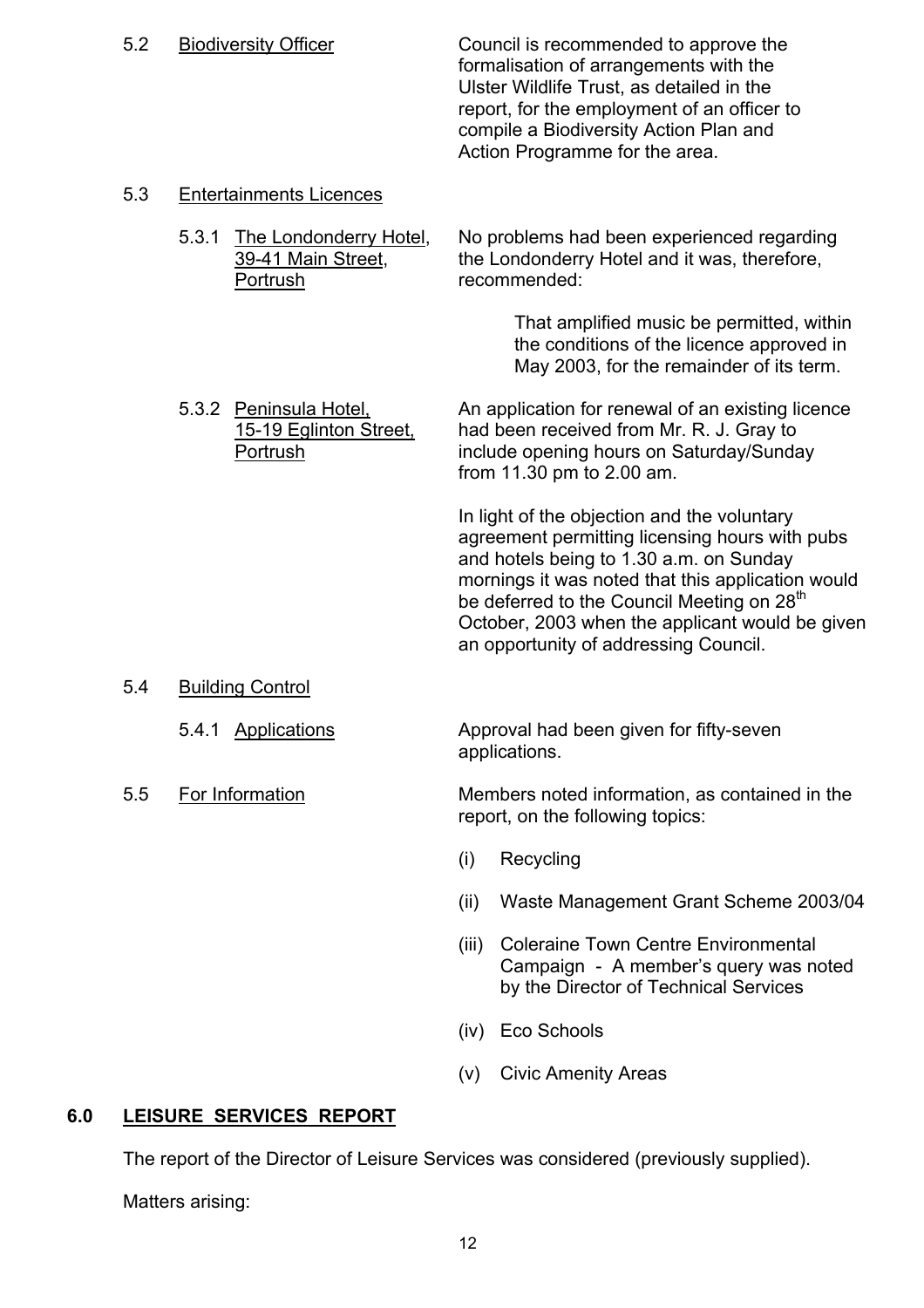| 6.1 | Skateboarding                              | Consideration was given to information on the<br>Skateboard Park, as contained in the report.                                                                                                                                                                                            |
|-----|--------------------------------------------|------------------------------------------------------------------------------------------------------------------------------------------------------------------------------------------------------------------------------------------------------------------------------------------|
|     |                                            | Following the ensuing discussion, it was<br>recommended:                                                                                                                                                                                                                                 |
|     |                                            | That Council approve a capital grant of<br>£150,000 to the Triangle Skatepark<br>Company Ltd. and agree to lease the<br>land at Metropole Park, Portrush to the<br>Company, for a period of twenty-five<br>years.                                                                        |
| 6.2 | <b>Focus on Family</b>                     | The Focus on Family Caring Centre in<br>Ballysally, Coleraine in partnership with<br>Conservation Volunteers, had received an offer<br>of grant from Peace II monies to refurbish a<br>derelict strip of land at Glenburn Crescent in<br>Ballysally.                                     |
|     |                                            | This piece of land had now been offered to<br>Council by the Housing Executive and it was<br>recommended:                                                                                                                                                                                |
|     |                                            | That Council agree to accept ownership of<br>the derelict strip of land at Glenburn<br>Crescent, Ballysally, Coleraine.                                                                                                                                                                  |
| 6.3 | <b>Surfing Tender</b>                      | Members noted the successful completion of<br>the twelve-week surfing scheme which had<br>taken place at East and West Strand, Portrush<br>and it was recommended:                                                                                                                       |
|     |                                            | That Council now invite tenders for a<br>surfing scheme operation to run for a<br>three year period commencing 1 <sup>st</sup><br>March, 2004.                                                                                                                                           |
| 6.4 | <b>Portrush Recreation Grounds</b>         | Council is recommended to approve<br>construction of a new exit at Portrush<br><b>Recreation Grounds.</b>                                                                                                                                                                                |
| 6.5 | <b>Lower Bann Cycleway Report</b>          | Consideration was given to this report and the<br>contents noted.                                                                                                                                                                                                                        |
| 6.6 | <b>Request for Financial</b><br>Assistance | Council is recommended to contribute £500 to<br>Coleraine and District Badminton League to<br>assist with costs incurred in hosting a<br>"Triangular International Tournament" between<br>Ireland, Scotland and Wales in Coleraine Leisure<br>Centre on 10 <sup>th</sup> December, 2003. |
| 6.7 | For Information                            | Members noted information, as contained in the<br>report, on the following topics:                                                                                                                                                                                                       |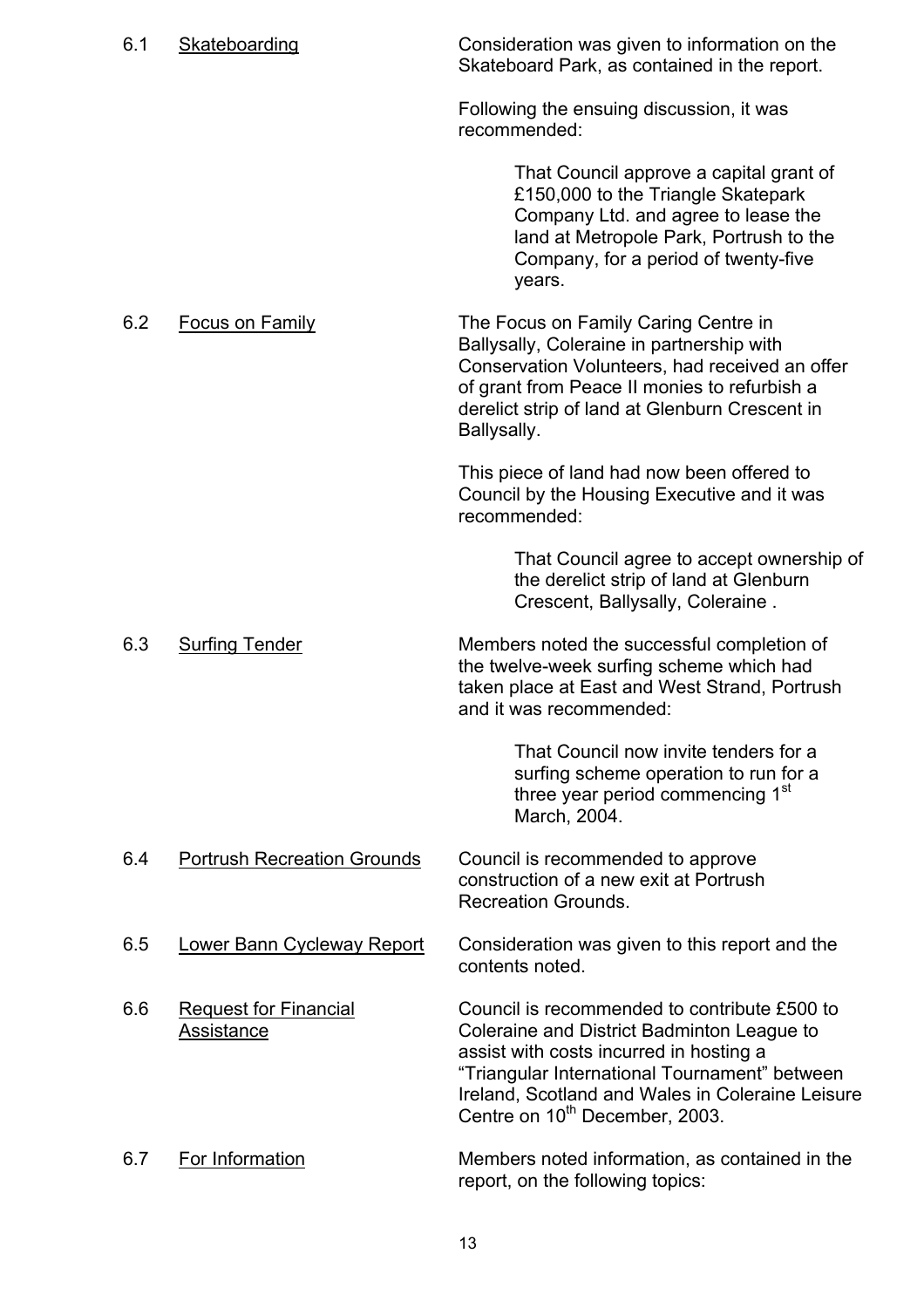- Causeway Museum Service
- Coleraine Twinning Association
- Christmas Lights Switch-On
- Coleraine 1<sup>st</sup> November, 2003.

 6.7.1 New Pavilion and Soccer Members noted that the proposed date for the Pitch at The Crescent, official opening of this facility would be Saturday

# **7.0 PUBLIC TELEPHONE KIOSK - CASTLEROCK**

Read letter from BT in response to Council's letter of 28<sup>th</sup> August, 2003 advising that they would be willing to investigate the possibility of installing a kiosk at a location acceptable to both themselves and residents.

### **8.0 PROVINCE-WIDE CUSTOMER/ RESIDENTSí SATISFACTION SURVEY**

 A copy of the draft questionnaire for this survey was tabled and it was noted that the survey would commence on  $13<sup>th</sup>$  October, 2003 and last for approximately two months.

During the discussion which ensued the Town Clerk and Chief Executive noted members' concerns regarding the content of the survey.

# **9.0 CONSULTATION PAPERS**

The following consultation papers have been received and were available for members who wished to consider making a response:

 $(i)$  The Electoral Commission – European Parliamentary and Local Elections 2004 : the location of electoral pilot schemes

Comments due by: 12<sup>th</sup> November, 2003

 (ii) Department of Health, Social Services and Public Safety - Proposal for a Draft Primary Medical Services (Northern Ireland) Order in Council

Comments due by: 14<sup>th</sup> November, 2003

(iii) Homefirst Community Trust – Childhood Injury Prevention Strategy and Action Plan 2004 - 2009

Comments due by: 19<sup>th</sup> December, 2003

### **10.0 ANTI-SOCIAL BEHAVIOUR AT THE GRANDSTAND AT RUGBY AVENUE PLAYING FIELDS**

In response to a member's question, the Director of Leisure Services reported that alteration of the grandstand at this facility was included in Council's Capital Programme for 2004/2005.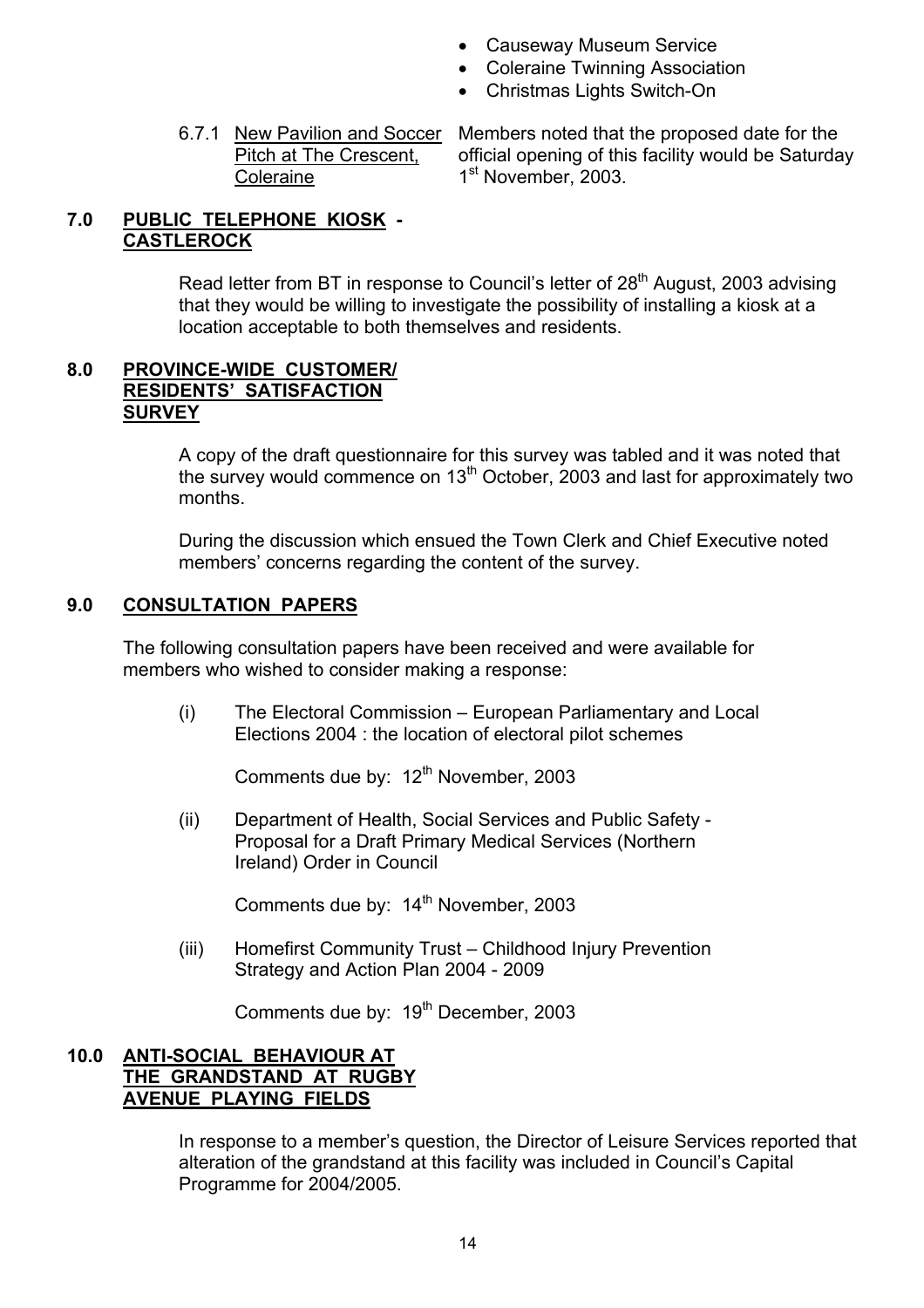### **11.0 PORTRUSH TOWN HALL**

 In response to a request from a member, the Director of Leisure Services agreed to provide an update on the progress of work at Portrush Town Hall to the next meeting of Committee on 4<sup>th</sup> November, 2003.

### **12.0 DUMPING AT CIVIC AMENITY SITES**

In response to queries from members, the Director of Technical Services confirmed that there had been no further incidents of dumping at civic amenity sites by contractors from outside the Borough.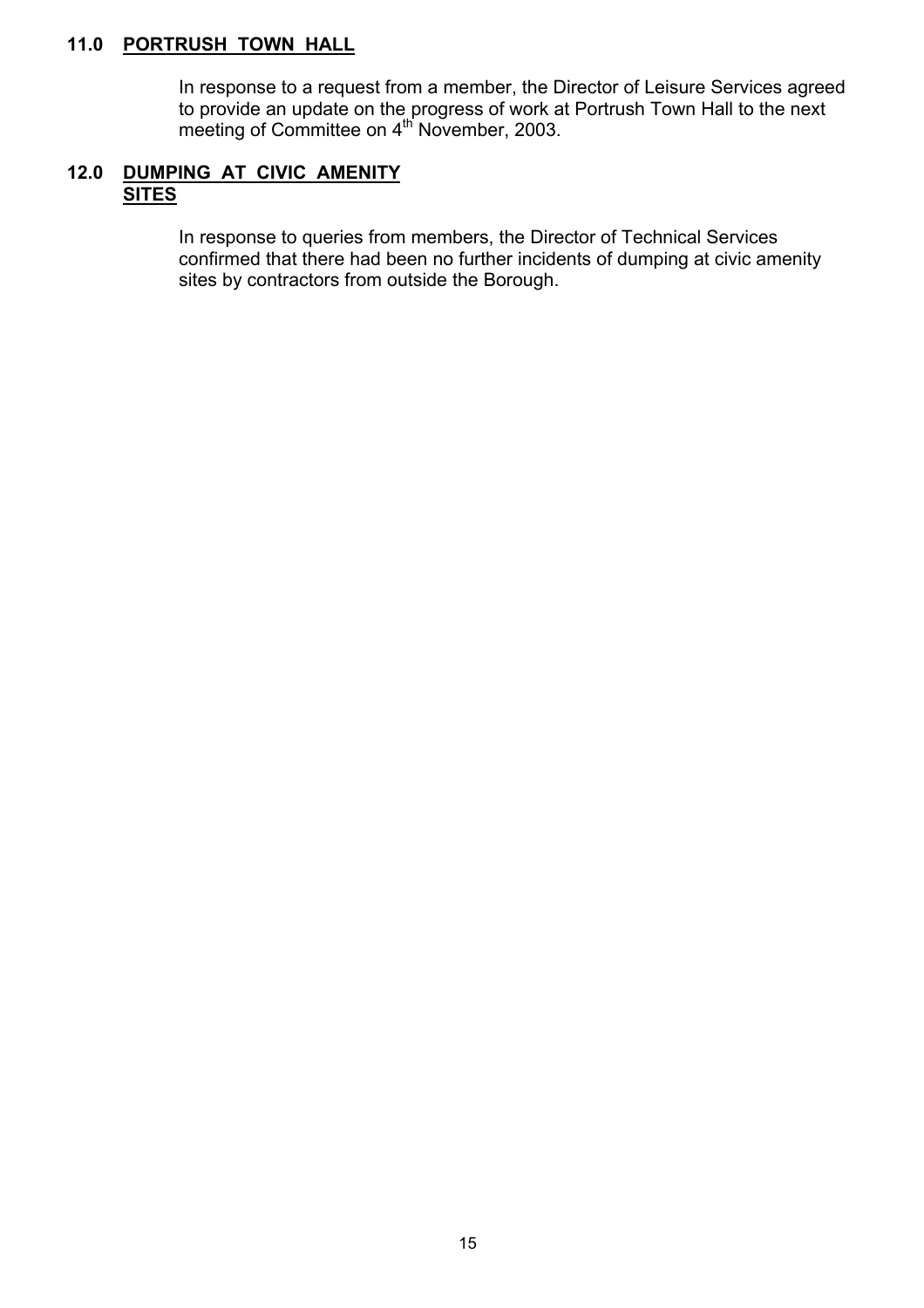### **PLANNING COMMITTEE**

# **14th October, 2003.**

|     | <b>Present:</b>                          | Councillor A. McQuillan in the Chair                                                                                                                          |                                                                                                                                                                 |  |
|-----|------------------------------------------|---------------------------------------------------------------------------------------------------------------------------------------------------------------|-----------------------------------------------------------------------------------------------------------------------------------------------------------------|--|
|     |                                          | The Mayor, Councillor R. D. Stewart                                                                                                                           |                                                                                                                                                                 |  |
|     |                                          | The Deputy Mayor, Councillor E. M. Mullan                                                                                                                     |                                                                                                                                                                 |  |
|     |                                          | <b>Aldermen</b>                                                                                                                                               |                                                                                                                                                                 |  |
|     |                                          | P. E. A. Armitage (Mrs.)<br>E. T. Black (Mrs.)<br>(Items 1.0 - 4.1)                                                                                           | W. T. Creelman<br><b>B.</b> Leonard<br>W. J. McClure                                                                                                            |  |
|     |                                          | <b>Councillors</b>                                                                                                                                            |                                                                                                                                                                 |  |
|     |                                          | C. S. Alexander (Ms.)<br>D. D. Barbour<br>(Items $1.0 - 4.2$ )<br>J. M. Bradley<br>(Items $2.8 - 9.0$ )<br>O. M. Church (Mrs.)<br>J. J. Dallat<br>T. J. Deans | E. P. Fielding (Mrs.)<br>N. F. Hillis<br>E. A. Johnston (Mrs.)<br>W. A. King<br>(Items $1.0 - 4.2$ )<br>D. McClarty<br>(Items $1.0 - 8.0$ )<br>G. L. McLaughlin |  |
|     | Also in<br>Attendance:                   | Representatives from the Planning Service -<br>Mr. P. Duffy and Mr. D. McAllister                                                                             |                                                                                                                                                                 |  |
|     | <b>Officers in</b><br><b>Attendance:</b> | Principal Administrative Officer, Administrative<br><b>Officer and Administrative Assistant</b>                                                               |                                                                                                                                                                 |  |
|     | Apologies:                               | <b>Councillors McPherson and Watt</b>                                                                                                                         |                                                                                                                                                                 |  |
| 1.0 | <b>BEST WISHES</b>                       |                                                                                                                                                               |                                                                                                                                                                 |  |

 The Vice Chairman extended best wishes to Councillor Watt for a speedy recovery from his illness.

# **2.0 PLANNING APPLICATIONS**

A list of one hundred and fifteen applications was considered (previously supplied).

### **Applications Deferred from Previous Meeting**

2.1 Application No. D1 C/2002/0768/O Site for 8 no. semi-detached holiday cottages at rear of No. 27 Ballyhome Road, Portrush for Mr. R. Dorrans

The opinion of the Planning Service was to refuse.

It was agreed that the application be refused.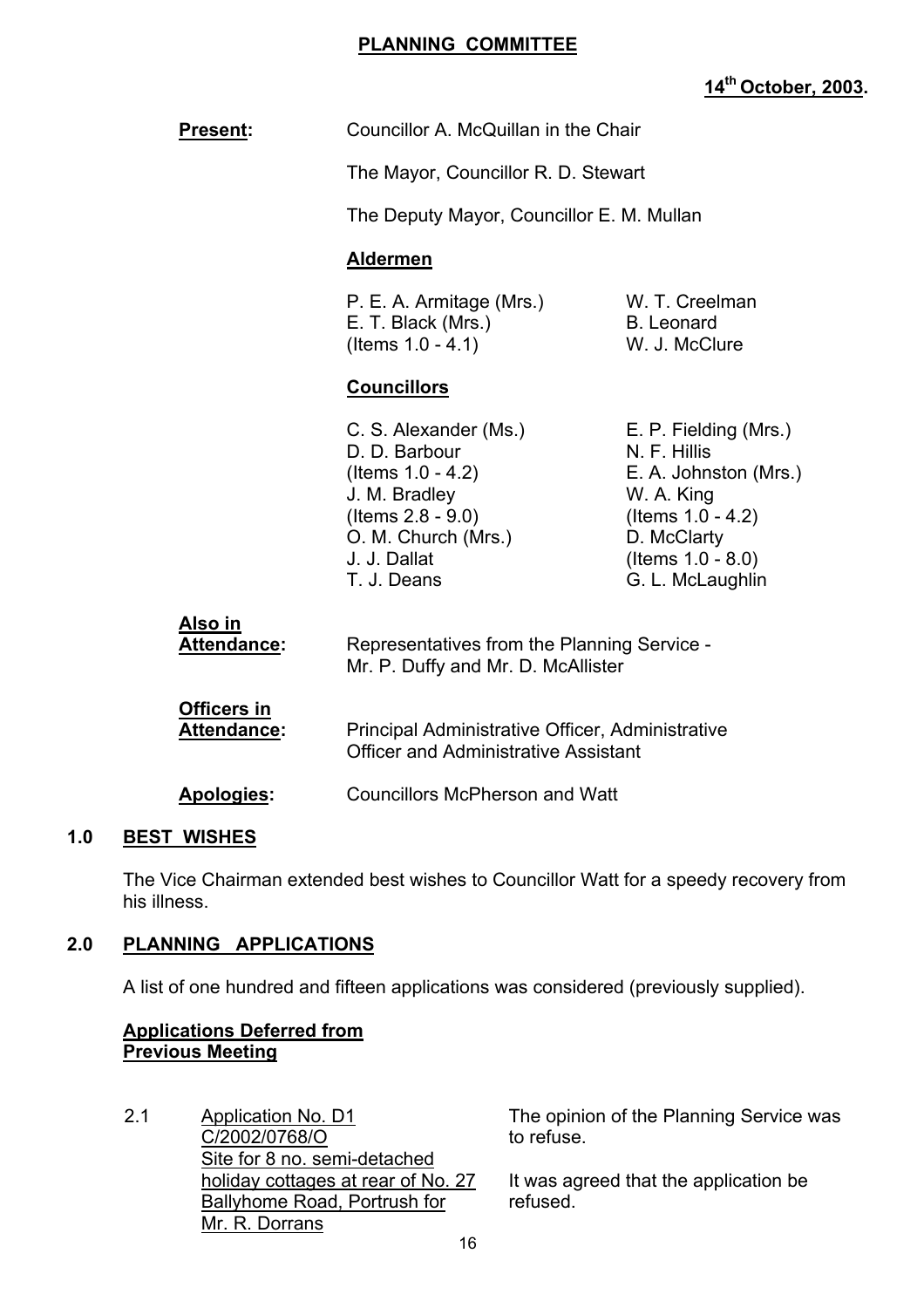2.2 Application No. D2 C/2003/0074/O Joinery workshop at 118 Cloyfin Road, Coleraine for Mr. R. **Hemphill** 

The opinion of the Planning Service was to refuse.

Following discussion it was proposed by Councillor Dallat, seconded by Councillor Ms. Alexander and agreed:

> That the application be deferred for one month to facilitate the attendance of a representative from Roads Service to explain the decision regarding visibility splays.

The opinion of the Planning Service was to refuse.

It was agreed that the application be deferred for one month to facilitate an office meeting.

The opinion of the Planning Service was to approve.

Letter of objection dated 1<sup>st</sup> October, 2003 from Mr. I. Moffett, 12 Heathmount, Portstewart had been previously supplied.

Following discussion it was proposed by Alderman Leonard, seconded by Councillor Ms. Alexander and agreed:

> That the application be deferred to facilitate referral to BDP Planning for examination before deciding whether it should be forwarded to the Planning Management Board for consideration.

The opinion of the Planning Service was to refuse.

It was agreed that the application be deferred for one week to facilitate withdrawal. If the application was not withdrawn it would be refused.

The opinion of the Planning Service was to refuse.

It was proposed by Councillor Mrs. Church and seconded by Alderman

2.3 Application No. D3 C/2003/0093/O Erection of dwelling 350m south of Leck Orange Hall, Cashel Road, Macosquin, Coleraine for Mr. I. Black

2.4 Application No. D4 C/2003/0110/F Demolition of existing parochial house and garage and erection of 6 no. apartments at 4a Heathmount, Portstewart for O'Kane & Devine

2.5 Application No. D5 C/2003/0177/O Site for dwelling adjacent to 44 Ballyrogan Road, Garvagh for Mr. F. Doherty

2.6 Application No. D6 C/2003/0200/O Site for dwelling off Lisnamuck Road, Aghadowey, Coleraine (to the south of 15 Meath Park) for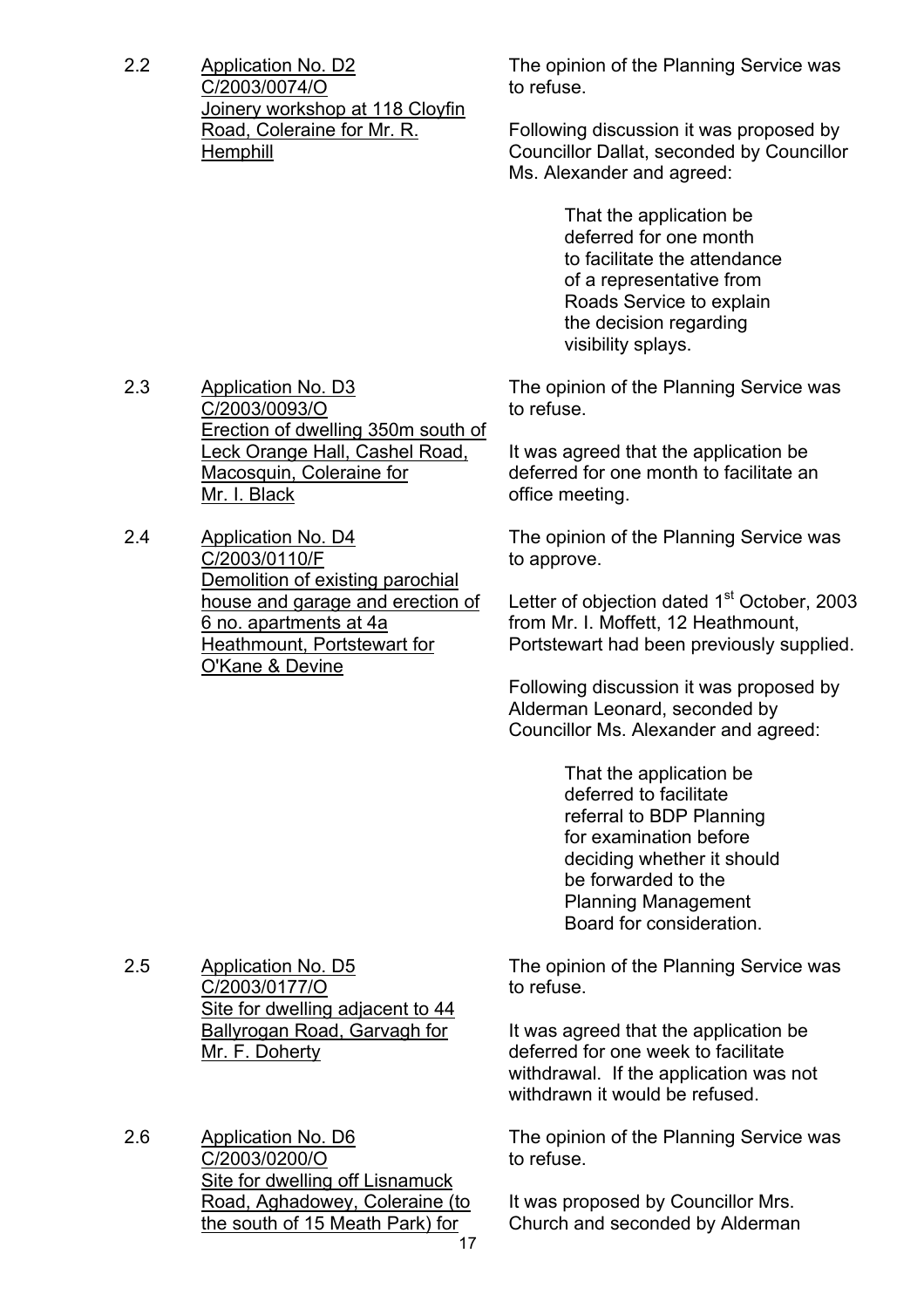That the application be approved.

On being put to the Meeting the proposal was carried, twelve members voting in favour and two members voting against.

The opinion of the Planning Service was to approve.

It was agreed that the application be approved.

2.7 Application No. D7 C/2003/0366/F Change of house types to Sites 6, 7, 8 and 9 to housetype 1 and removal/incorporation of lane to rear of Sites 10, 11 and 12 and side garden of Site 9 at Reids Bakery, Wheatsheaf Road, Coleraine and 100 Castlerock Road, Coleraine for CN Developments Ltd.

2.8 Application No. D8 C/2003/0373/O Site for dwelling off Boleran Park, Boleran, Garvagh (opposite No. 15 Boleran Park) for Mrs. O'Kane

2.9 Application No. D9 C/2003/0631/F Replacement of existing single dwelling with 2 no. town houses (semi-detached) at 99 Coleraine Road, Portstewart for Mr. and Mrs. J. McGrath

2.10 Application No. D10 C/2003/0680/O Site for dwelling 140m east of No. 25 Gortmacrane Road, Kilrea for Mr. R. McAllister

2.11 Application No. D11 C/2003/0686/O Site for dwelling and garage 100m south-east of 5 Glen Road, Garvagh for Mr. R. McNicholl

2.12 Application No. D12 C/2003/0720/F Two-storey extension at 100 Curragh Road, Aghadowey for Mr. B. Barr

The opinion of the Planning Service was to refuse.

It was agreed that the application be refused.

The opinion of the Planning Service was to refuse.

It was agreed that the application be deferred for one month to facilitate an office meeting with the applicant.

The opinion of the Planning Service was to approve.

It was agreed that the application be approved.

The opinion of the Planning Service was to refuse.

It was agreed that the application be refused.

The opinion of the Planning Service was to approve.

It was agreed that the application be approved.

2.13 Application No. D13 The opinion of the Planning Service was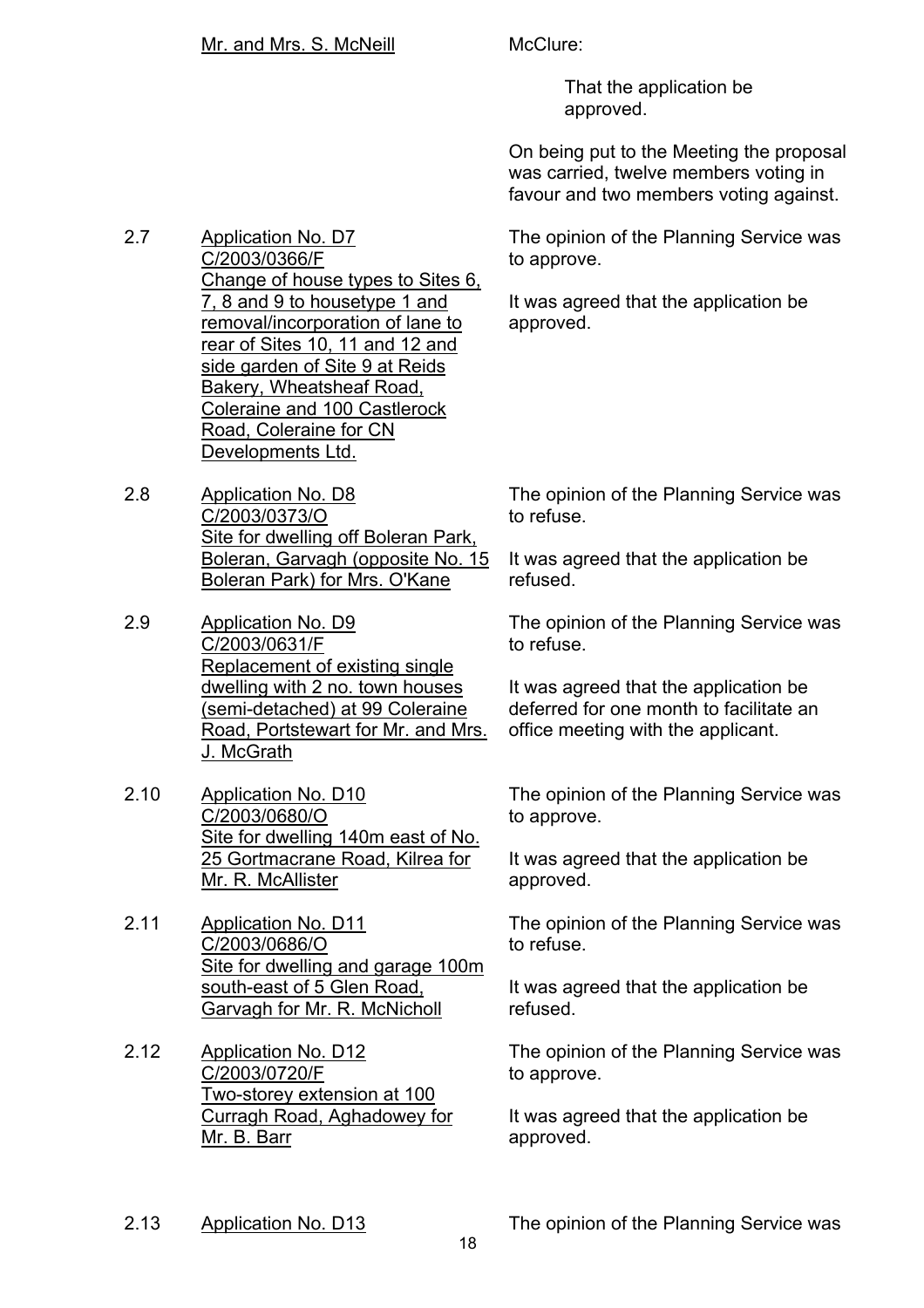C/2003/0729/O Site for bungalow and garage opposite 15 Boleran Park, Coleraine for Mr. and Mrs. F. **Johnston** 

2.14 Application No. D14 C/2003/0730/O Site for new dwelling at Agivey Road opposite junction with Mullaghinch Road, Landmore Td., Coleraine for Mr. B. Wilson

- 2.15 Application No. D15 C/2003/0741/O Site for dwelling adjacent to 35 Ruskey Park, Aghadowey for Miss H. Robinson
- 2.16 Application No. D16 C/2003/0766/O Site for two-storey dwelling and garden to rear of Nos. 20 and 22 Rectory Road, Coleraine, Gorticloghan Townland for Mr. I. Curry
- 2.17 Application No. D17 C/2003/0773/O Erection of dwelling and domestic garage approximately 120m northwest of 59 Grove Road, Garvagh for Mr. P. McGrath
- 2.18 Application No. D18 C/2003/0804/O Detached one-and-a-half-storey dwelling with detached garage at Sconce Road, Articlave, Coleraine for Ms. N. Hutchinson
- 2.19 Application No. 37 C/2003/0800/F Proposed one and a half storey dwelling and detached double garage adjacent to 178 Curragh Road, Coleraine for Mr. and Mrs. O. Blair

# **NEW APPLICATIONS**

to refuse.

It was proposed by the Deputy Mayor, seconded by Councillor Dallat and unanimously agreed:

> That the application be approved.

The opinion of the Planning Service was to refuse.

It was agreed that the application be deferred for one week to facilitate withdrawal. If the application was not withdrawn it would be refused.

The opinion of the Planning Service was to approve.

It was agreed that the application be approved.

The opinion of the Planning Service was to refuse.

It was agreed that the application be deferred for two weeks to facilitate withdrawal. If the application was not withdrawn it would be refused.

The opinion of the Planning Service was to refuse.

It was agreed that the application be refused.

The opinion of the Planning Service was to refuse.

It was agreed that the application be deferred for one month to facilitate an office meeting.

The opinion of the Planning Service was to approve.

It was agreed that the application be approved.

2.20 Application No. 3 The opinion of the Planning Service was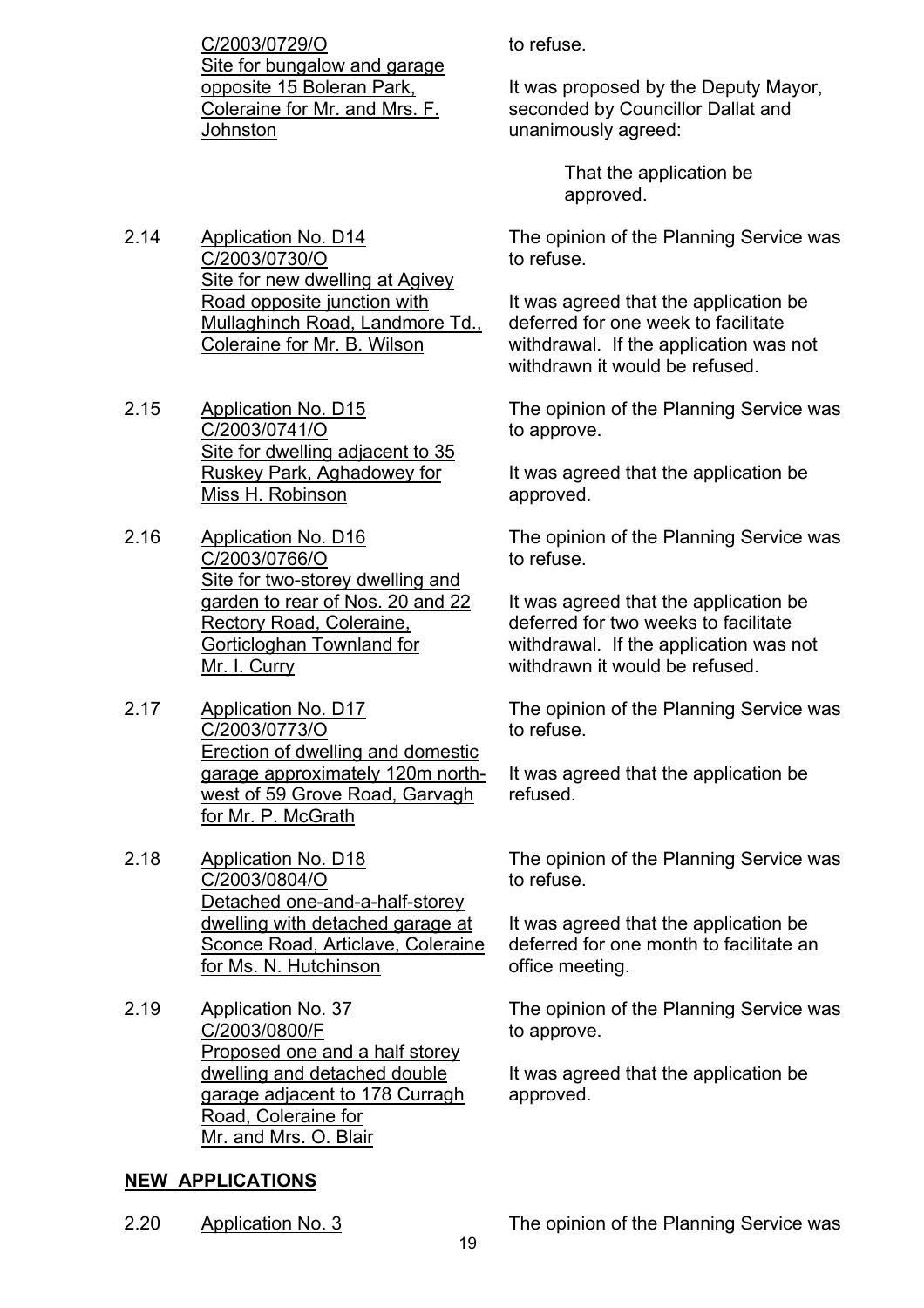C/2003/0152/F Demolition of existing buildings and erection of two semi-detached dwellings - two and a half storey with integral garages at 69 Strand Road, Portstewart for NM Developments

- 2.21 Application No. 6 C/2003/0282/F Implementing a car parking management system within the Portrush Campus, Ballywillan Road, Portrush for University of Ulster
- 2.22 Application No. 7 C/2003/0285/A Car parking information sign at Portrush Campus, Ballywillan Road, Portrush for University of **Ulster**
- 2.23 Application No. 8 C/2003/0286/A Car parking information sign at Coleraine Campus, Cromore Road, Coleraine for University of **Ulster**
- 2.24 Application No. 9 C/2003/0289/F Implementation of car parking management scheme within the campus at Cromore Road, Coleraine for University of Ulster
- 2.25 Application No. 13 C/2003/0494/F Demolition of existing properties and erection of four townhouses (amended scheme) at High Clere, 4 High Road, Portstewart for Mr. N. Glasgow
- 2.26 Application No. 18 C/2003/0586/O Site for single storey dwelling adjacent to 31A Ballylintagh Road, Coleraine for Mr. B. W. Wallace
- $20$ 2.27 Application No. 20 C/2003/0605/F Erection of retail warehouse unit (929m) at Riverside Regional

to approve.

It was agreed that the application be deferred for one month to facilitate a Council site visit.

The opinion of the Planning Service was to approve.

It was agreed that the application be deferred for one month to facilitate an office meeting.

The opinion of the Planning Service was to approve.

It was agreed that the application be deferred for one month to facilitate an office meeting.

The opinion of the Planning Service was to approve.

It was agreed that the application be deferred for one month to facilitate an office meeting.

The opinion of the Planning Service was to approve.

It was agreed that the application be deferred for one month to facilitate an office meeting.

The opinion of the Planning Service was to refuse.

The application had now been withdrawn.

The opinion of the Planning Service was to refuse.

It was agreed that the application be deferred for one month to facilitate a Council site visit.

The opinion of the Planning Service was to approve.

It was agreed that the application be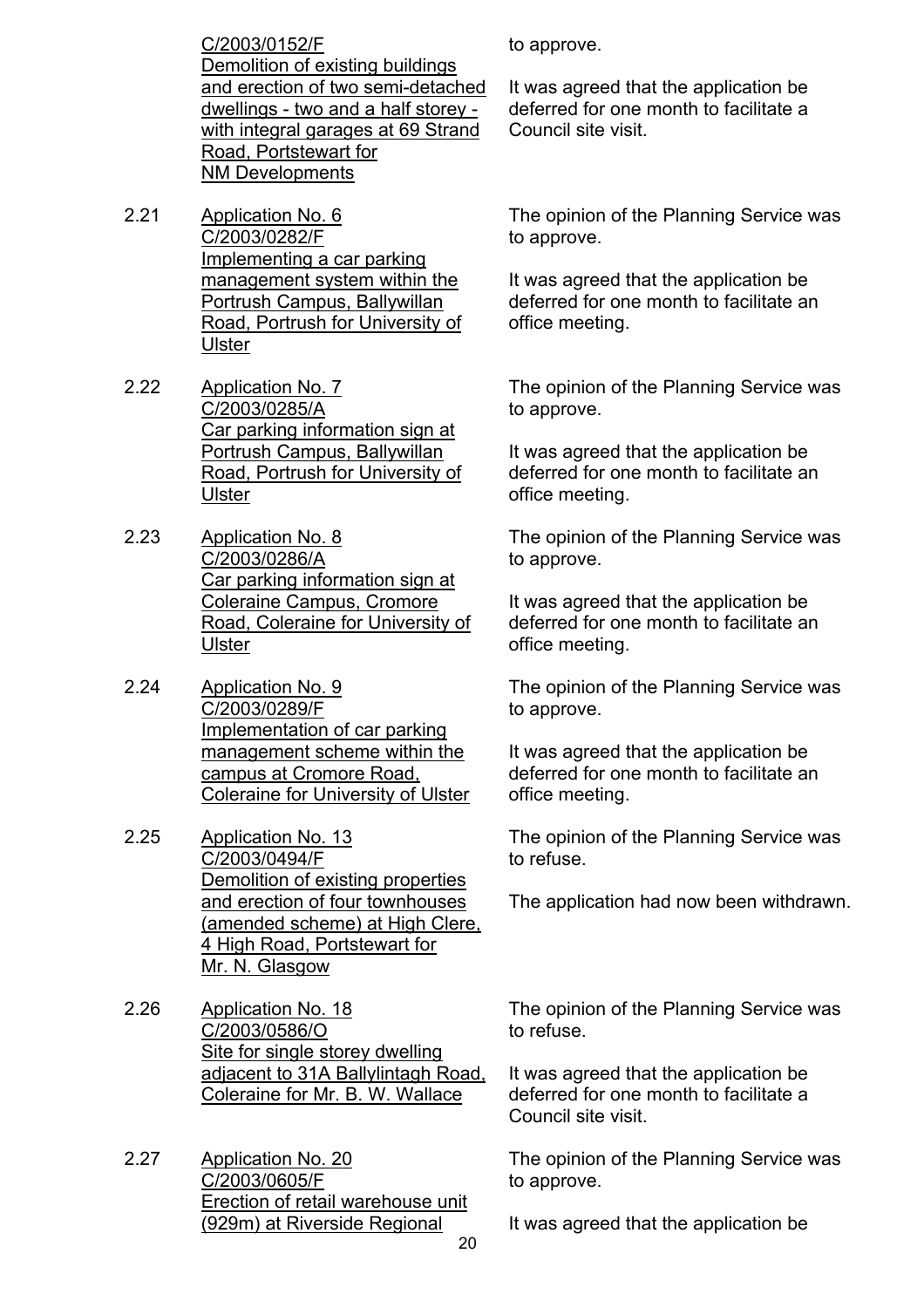Centre, Castleroe Road, Coleraine for Kelvin Properties Ltd.

- 2.28 Application No. 21 C/2003/0614/O Proposed housing development to the west of Washing Lough, Moneygran Road, Kilrea for St. Patrick's Parish Church
- 2.29 Application No. 26 C/2003/0684/F Erection of one and a half storey dwelling with integral garage (amendment to previously approved application Ref. C/2002/0933/F) at Priestland Road, Bushmills for Mr. D. Menary
- 2.30 Application No. 29 C/2003/0721/F Erection of 4 no. townhouses at 85, 87 and 89 Old Coach Road, Portstewart for Mr. M. Forde
- 2.31 Application No. 31 C/2003/0744/O Site for two storey farm retirement dwelling and garage adjacent to 24 Leeke Road, Portrush for Mr. J. Twaddle
- 2.32 Application No. 32 C/2003/0747/F Decking to side/rear of dwelling (amended plans) at 9 Millbank Avenue, Portstewart for Mr. B. Morrow
- 2.33 Application No. 38 C/2003/0811/F Proposed dwelling to rear of No. 9 Killykergan Road, Garvagh for M & A Builders
- 2.34 Application No. 39 C/2003/0813/O Storey and a half detached dwelling with double garage at Sconce Road, Articlave (150m north of 77 Sconce Road) for Mr. D. Hutchinson

deferred for one month to enable the Planning Service to provide further information for members.

The opinion of the Planning Service was to refuse.

It was agreed that the application be deferred for one month to facilitate an office meeting.

The opinion of the Planning Service was to refuse.

It was agreed that the application be deferred for one month to facilitate a Council site visit.

The opinion of the Planning Service was to refuse.

It was agreed that the application be deferred for one month to facilitate an office meeting.

The opinion of the Planning Service was to refuse.

It was agreed that the application be deferred for one month to facilitate a Council site visit.

The opinion of the Planning Service was to refuse.

It was agreed that the application be deferred for one month to facilitate a Council site visit.

The opinion of the Planning Service was to refuse.

It was agreed that the application be deferred for one month to facilitate a Council site visit.

The opinion of the Planning Service was to refuse.

It was agreed that the application be deferred for one month to facilitate a Council site visit.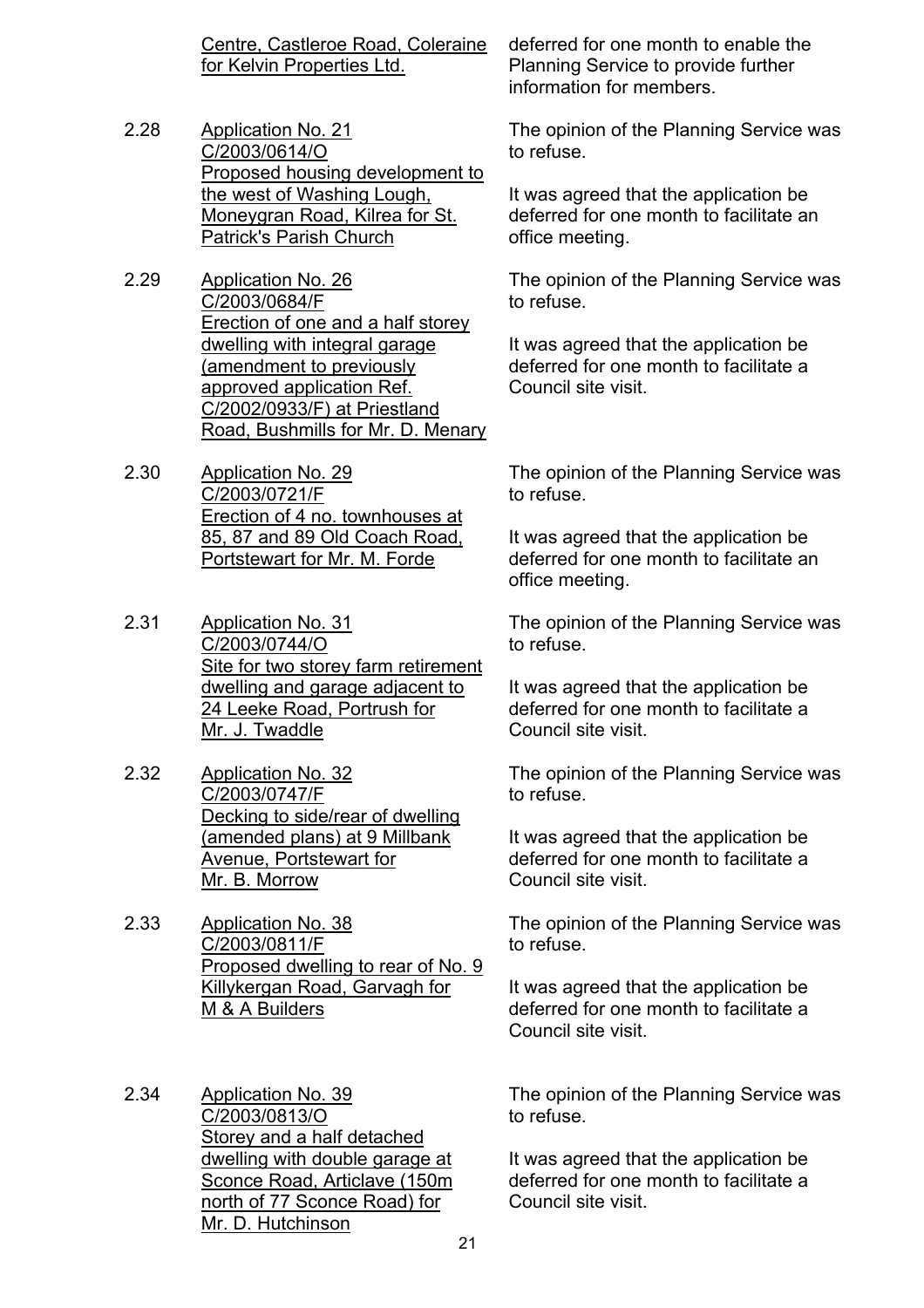- 2.35 Application No. 43 C/2003/0826/O Site for dwelling to rear of 1 Liswatty Road, Coleraine for Dr. and Mrs. B. Bonnar
- 2.36 Application No. 44 C/2003/0830/O Site of two-storey dwelling at Isle Road, Coleraine for Mr. and Mrs. R. Lynas
- 2.37 Application No. 46 C/2003/0838/F Replacement of water waste treatment works with sewage pumping station opposite No. 176 Gateside Park, Gateside Road, Coleraine for DRD Water Service
- 2.38 Application No. 55 C/2003/0851/F Proposed dwelling and garage 110m east of 1 Tamneyrankin Road, Swatragh for Mr. D. McGuckin
- 2.39 Application No. 58 C/2003/0855/F Single storey dwelling with part first floor attic accommodation and single garage at 19 Knockancor Drive, Portstewart for Devann **Developments**
- 2.40 Application No. 59 C/2003/0857/F 2 no. townhouses to replace existing dwelling at 2 High Road, Portstewart for Orianna Investments Ltd.
- 2.41 Application No. 61 C/2003/0860/O Site for dwelling 50m north-east of 60 Liscall Road, Garvagh for Mr. M. Higgins

The opinion of the Planning Service was to approve.

It was agreed that the application be deferred for one month to enable the Planning Service to provide further information for members.

The opinion of the Planning Service was to refuse.

It was agreed that the application be deferred for one month to facilitate a Council site visit.

The opinion of the Planning Service was to approve.

It was agreed that the application be deferred for one month to facilitate a Council site visit.

The opinion of the Planning Service was to refuse.

It was agreed that the application be deferred for one month to facilitate an office meeting.

The opinion of the Planning Service was to approve.

It was agreed that the application be deferred for one month to enable the Planning Service to provide further information for members.

The opinion of the Planning Service was to refuse.

It was agreed that the application be deferred for one month to facilitate an office meeting.

to refuse.

The opinion of the Planning Service was

It was agreed that the application be deferred for one month to facilitate a Council site visit.

2.42 Application No. 63 The opinion of the Planning Service was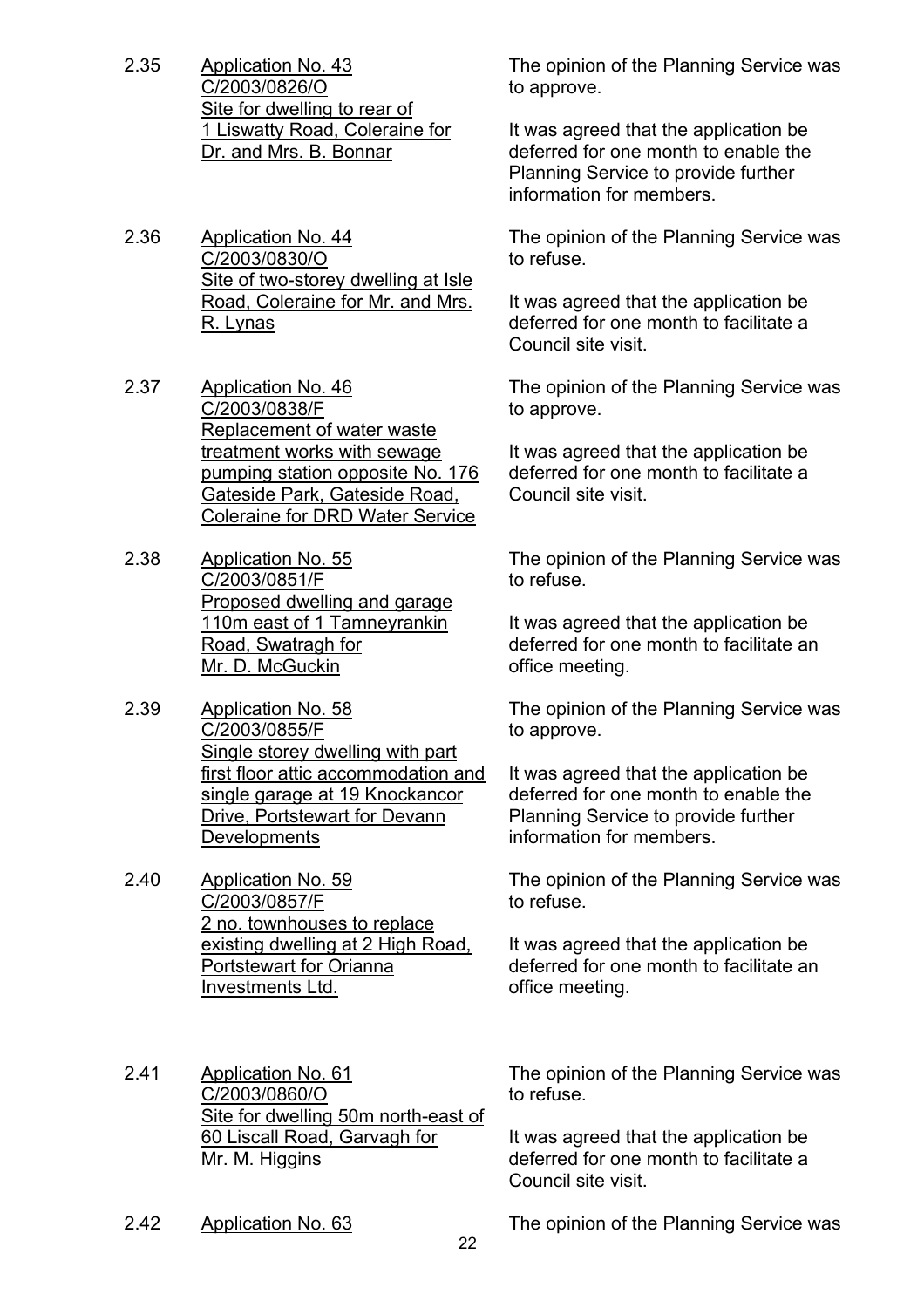C/2003/0865/O Site for dwelling at Glen Road, Garvagh for Mr. C. McNicholl

- 2.43 Application No. 68 C/2003/0875/O Site for dwelling east of 142 Drumcroon Road, Coleraine for Mr. A. Millar
- 2.44 Application No.73 C/2003/0893/O Site for dwelling and garage at Carrowreagh Road, Garvagh for Mr. J. McFetridge
- 

to refuse.

It was agreed that the application be deferred for one month to facilitate a Council site visit.

The opinion of the Planning Service was to refuse.

It was agreed that the application be deferred for one month to facilitate an office meeting.

The opinion of the Planning Service was to refuse.

It was agreed that the application be deferred for one month to facilitate a Council site visit.

- 2.45 General Matters (a) 76 Coleraine Road, Portrush Height of building;
	- (b) Ballintrae Park, Portballintrae Fences;
	- (c) Rock Castle, Portstewart Report on action being taken together with reasons for particular level of Court proceedings being used;
	- (d) Enfield Street, Portstewart Letter regarding height of building to be forwarded to Skerries Councillors;
	- (e) Salmon Leap Inn and Restaurant, Coleraine - Council to be kept informed;
	- (f) Agherton Road, Portstewart Reorganisation of roads;
	- (g) Weekly Planning lists;
	- (h) Queries on applications for approval - Members to contact staff in the Planning Service in event of any queries so that files are available at the Planning Committee Meeting.
	- (i) Carrignata Clinic, Portrush;
	- (j) Planning Service website.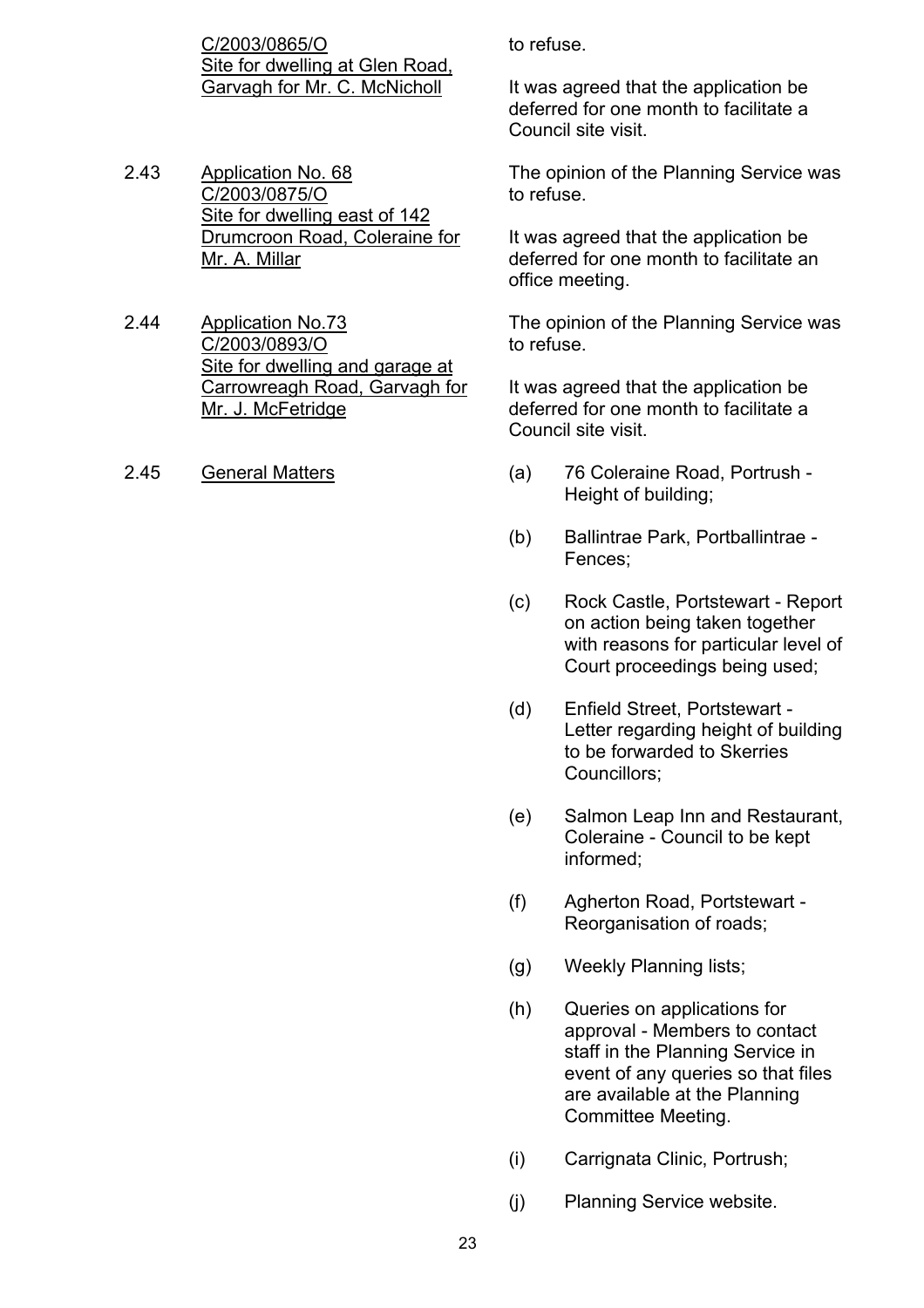#### **3.0 OFFICE MEETINGS - CLARIFICATION OF PROCEDURES**

It was agreed that this item be deferred to the November Planning Committee Meeting.

#### **4.0 THE PLANNING (NORTHERN IRELAND) ORDER 1991 - NON DETERMINATION APPEALS**

4.1 Application No. C/2003/0326/F Replacement garage and store at 82 Gateside Road, Coleraine for Mr. S. Moffatt Consideration was given to letter dated 16<sup>th</sup> September, 2003 from the Planning Service (previously supplied). It was noted that this application is now the subject of a non-determination planning appeal.

> It was agreed that no views be expressed on this application.

4.2 Application No. C/2002/0642/F Housing development comprising 125 dwellings, roads and sewers on site between Apollo Road and Meadow Park, Station Road, Portstewart for McCloskey & O'Kane Consideration was given to letter dated  $29<sup>th</sup>$  September, 2003 from the Planning Service (previously supplied). It was noted that this application is now the subject of a non-determination planning appeal.

> Following discussion it was agreed that Council support a refusal.

### **5.0 THE PLANNING SERVICE - MODERNISING PLANNING PROCESSES - CONSULTATION PAPER ON THE REVIEW OF PLANNING FEES**

It was noted that the closing date for the receipt of responses is  $31<sup>st</sup>$  October, 2003.

### **6.0 DEVELOPMENT CONTROL ADVICE NOTE 14 - SITING AND DESIGN OF RADIO TELECOMMUNICATIONS EQUIPMENT**

 Consideration was given to the draft response from BDP Planning. It was agreed that this would form the basis of Council's response.

### **8.0 THE PLANNING SERVICE - CONSULTATION DOCUMENTS**

- 
- 8.2 Modernising Planning Processes - Review of the Use Classes Order

8.1 Modernising Planning It was agreed that BDP Planning prepare draft Processes - Review of responses for these consultation documents for Permitted Development Rights consideration at a future meeting of Planning Committee.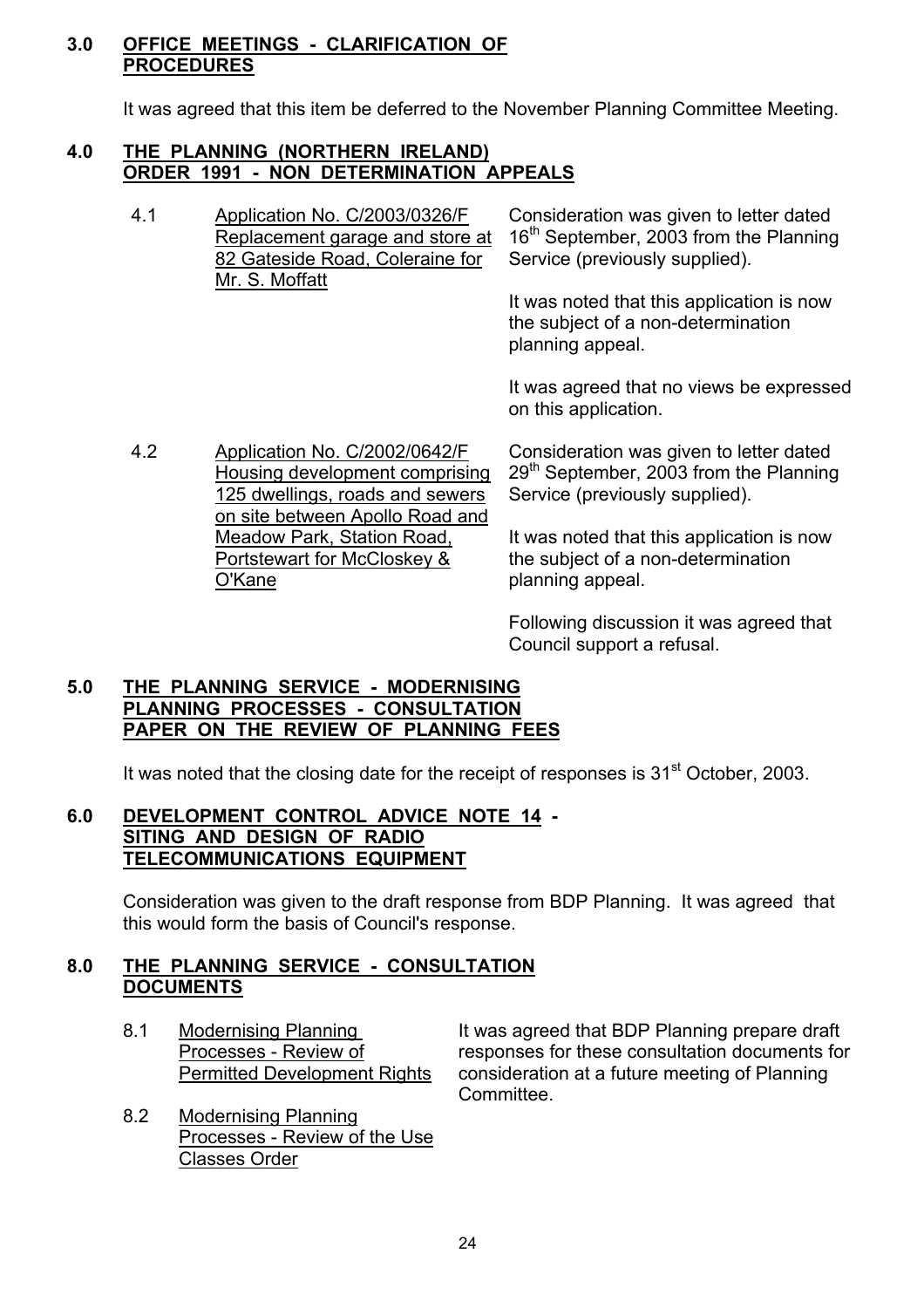# **9.0 DOCUMENTS TABLED**

- (a) The Planning and Appeals Commission Chief Commissioner's Annual Report - April 2002 - March 2003;
- (b) Planning Appeals Commission Procedures for Public Local Inquiries into Development Plans;
- (c) Planning Appeals Commission Launch of Annual Report and Development Plan Scheme Procedures.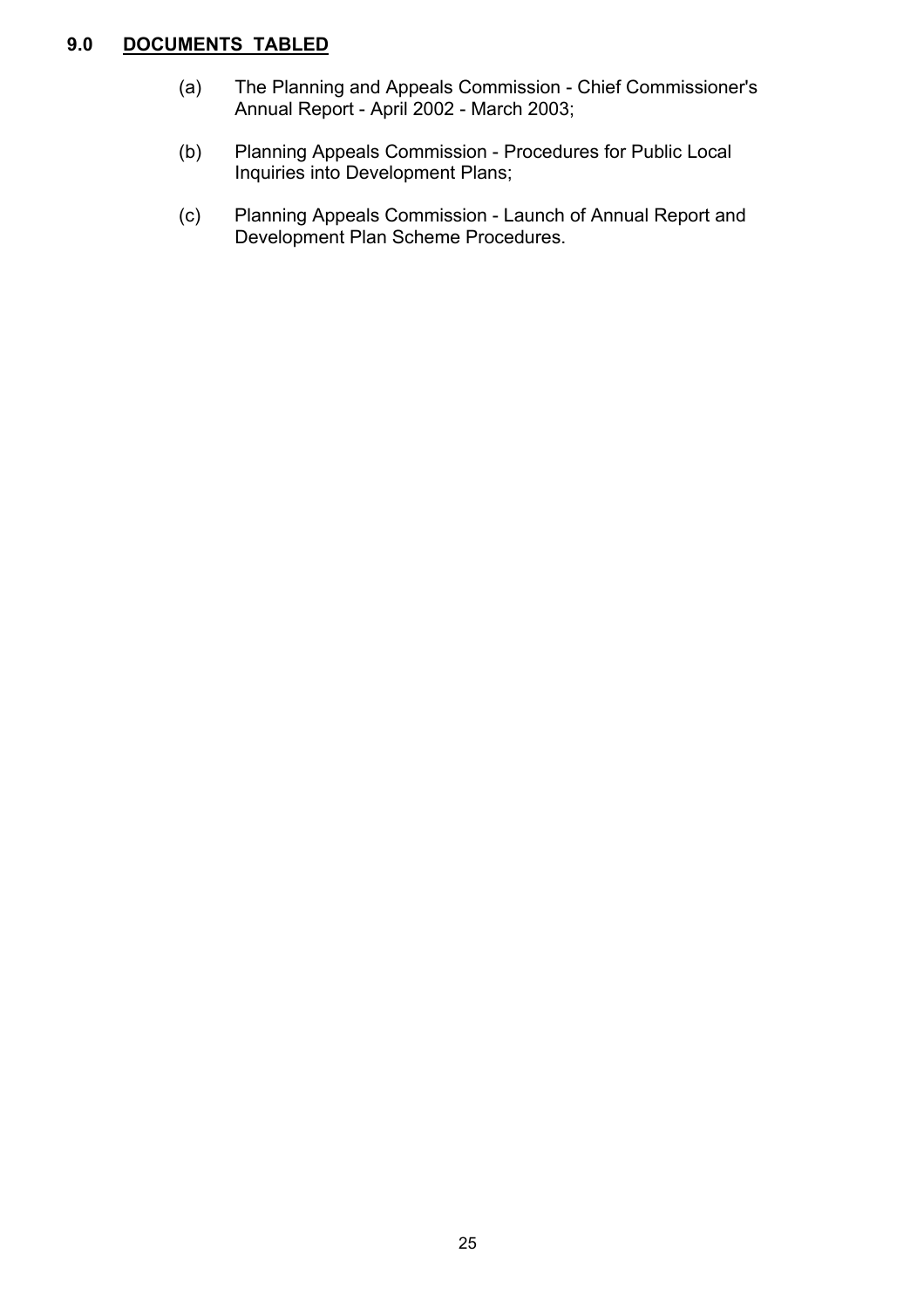### **POLICY AND DEVELOPMENT COMMITTEE**

# **21st October, 2003.**

**Present:** Councillor E. A. Johnston (Mrs.), in the Chair

The Deputy Mayor, Councillor E. M. Mullan

Aldermen

P. E. A. Armitage (Mrs.) W. T. Creelman  $($  Items  $1.0 - 5.1)$  W. J. McClure E. T. Black (Mrs.)

**Councillors**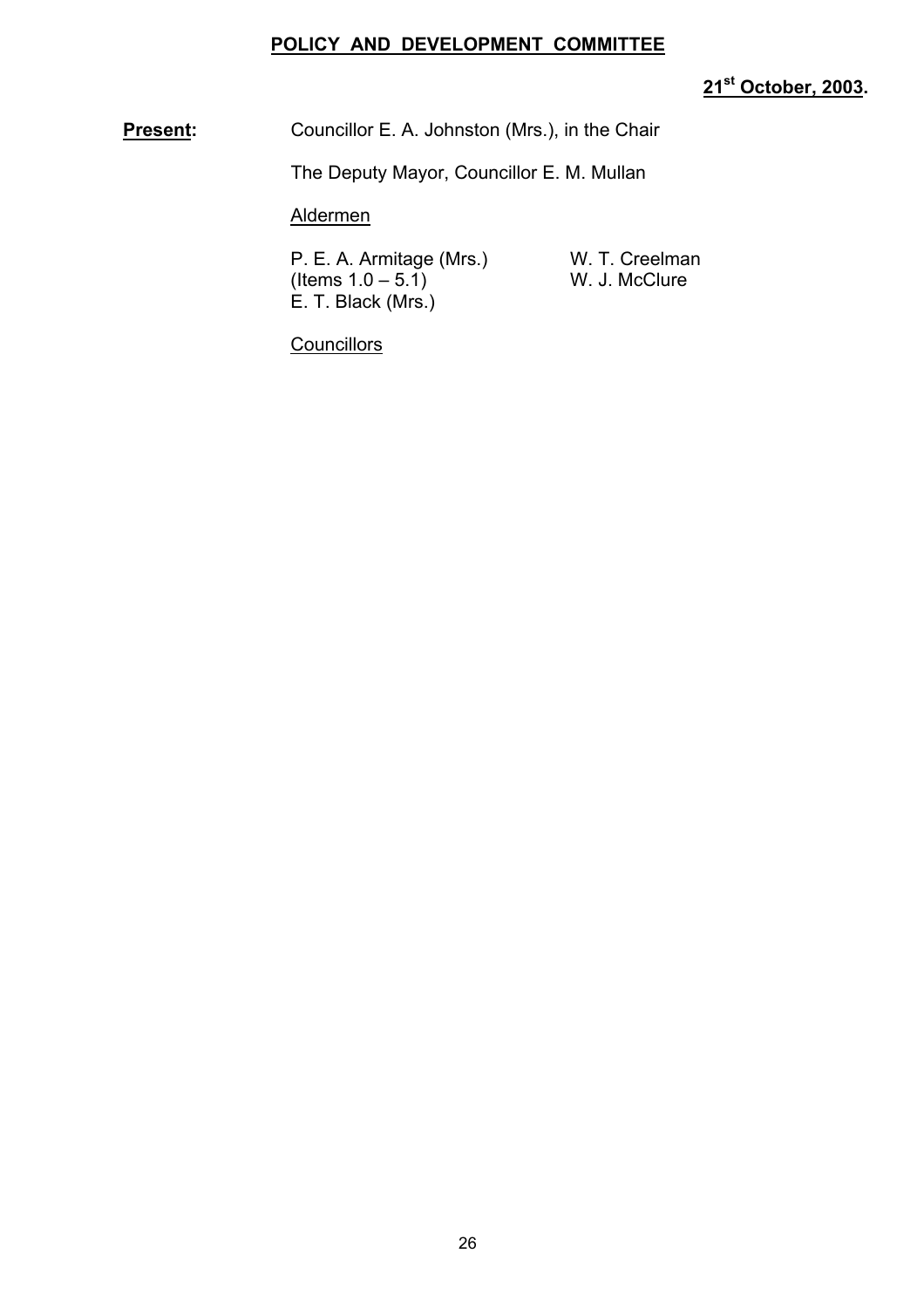C. S. Alexander (Ms.) D. D. Barbour O. M. Church (Mrs.) J. J. Dallat T. J. Deans E. P. Fielding (Mrs.) N. F. Hillis

W. A. King D. McClarty G. L. McLaughlin A. McQuillan  $($  ltems  $1.0 - 2.5)$ W. J. Watt  $($  Items  $1.0 - 5.1)$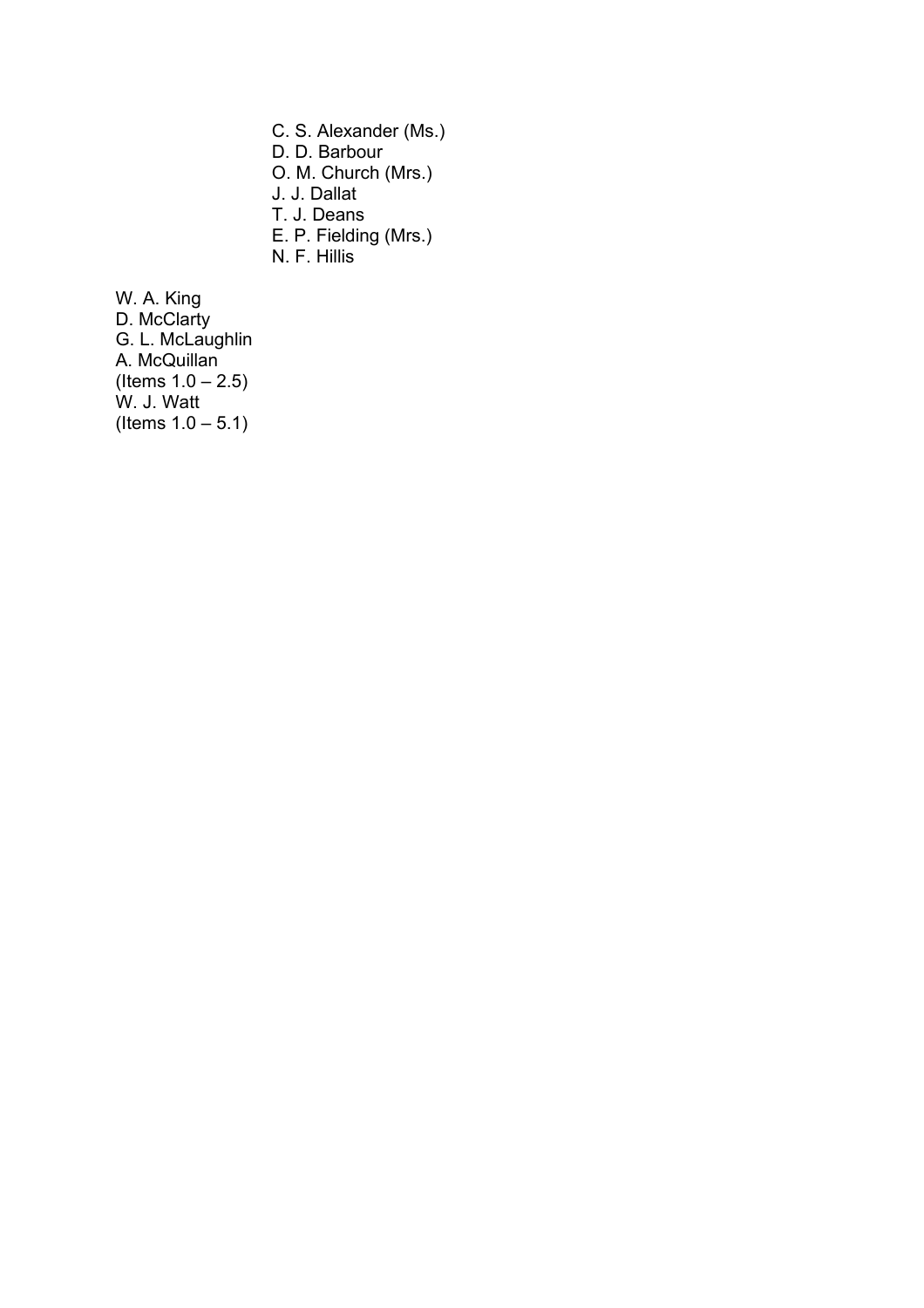**Officers in** Attendance: Town Clerk and Chief Executive, Director of Corporate Services, Head of Development Services (Items  $1.0 - 2.5$ ), Personnel Officer (Items  $1.0 - 2.5$ ), Finance Officer (Items  $1.0 - 2.5$ ), Principal Administrative Officer, Policy Development Officer and Administrative Assistant

**Apologies:** The Mayor, Alderman Leonard and Councillor McPherson

# **1.0 LAND AND PROPERTY REPORT**

The Report of the Principal Administrative Officer on Land and Property was considered (previously supplied).

Matters arising:

|     | 1.1 | <b>Lands at West Bay, Dhu</b><br>Varren, Portrush                                                                      |                                                                                                                                                                             | Members noted that a letter had been received<br>from Seaport Investments advising that<br>representatives of the company would not be<br>attending the meeting.                            |               |
|-----|-----|------------------------------------------------------------------------------------------------------------------------|-----------------------------------------------------------------------------------------------------------------------------------------------------------------------------|---------------------------------------------------------------------------------------------------------------------------------------------------------------------------------------------|---------------|
|     |     |                                                                                                                        |                                                                                                                                                                             | It was then proposed by Councillor McQuillan,<br>seconded by Councillor Barbour and agreed:                                                                                                 |               |
|     |     |                                                                                                                        |                                                                                                                                                                             | That the rest of this item be considered<br>"In Committee".                                                                                                                                 |               |
|     | 1.2 | <b>East Strand Car Park, Portrush</b>                                                                                  |                                                                                                                                                                             | Council is recommended to defer consideration<br>of this request until the developer submits a<br>definitive proposal for the development of the<br>site, supported by planning permission. |               |
|     | 1.3 | <b>Snappers Wine Bar,</b><br>21 Ballyreagh Road, Portrush                                                              | Council is recommended to accept the review of<br>rents, as valued by the Valuation and Lands<br>Agency, in respect of land leased by Council to<br>Snappers Wine Bar, viz: |                                                                                                                                                                                             |               |
|     |     |                                                                                                                        | (a)                                                                                                                                                                         | Main Car Park<br>annum                                                                                                                                                                      | £720 per      |
|     |     |                                                                                                                        | (b)                                                                                                                                                                         | <b>Rear Car Park</b><br>annum                                                                                                                                                               | £480 per      |
|     |     |                                                                                                                        | (c)                                                                                                                                                                         | Area for Gas Tank -                                                                                                                                                                         | £80 per annum |
| 2.0 |     | <b>CORPORATE SERVICES REPORT</b>                                                                                       |                                                                                                                                                                             |                                                                                                                                                                                             |               |
|     |     | The Report of the Director of Corporate Services was considered (previously supplied).                                 |                                                                                                                                                                             |                                                                                                                                                                                             |               |
|     |     | Matters arising:                                                                                                       |                                                                                                                                                                             |                                                                                                                                                                                             |               |
|     |     | <u>in a car and a community of the second second and the second second and second and second and second and second</u> |                                                                                                                                                                             |                                                                                                                                                                                             |               |

| 2.1 | Review of Members'<br>Allowances | Council is recommended to endorse the<br>response of the National Association of<br>Councillors (previously supplied) to the<br>consultation paper and recommend that future<br>reviews be carried out by an independent body. |
|-----|----------------------------------|--------------------------------------------------------------------------------------------------------------------------------------------------------------------------------------------------------------------------------|
| 22  | <b>Loan Sanctions</b>            | Recommended:<br>28                                                                                                                                                                                                             |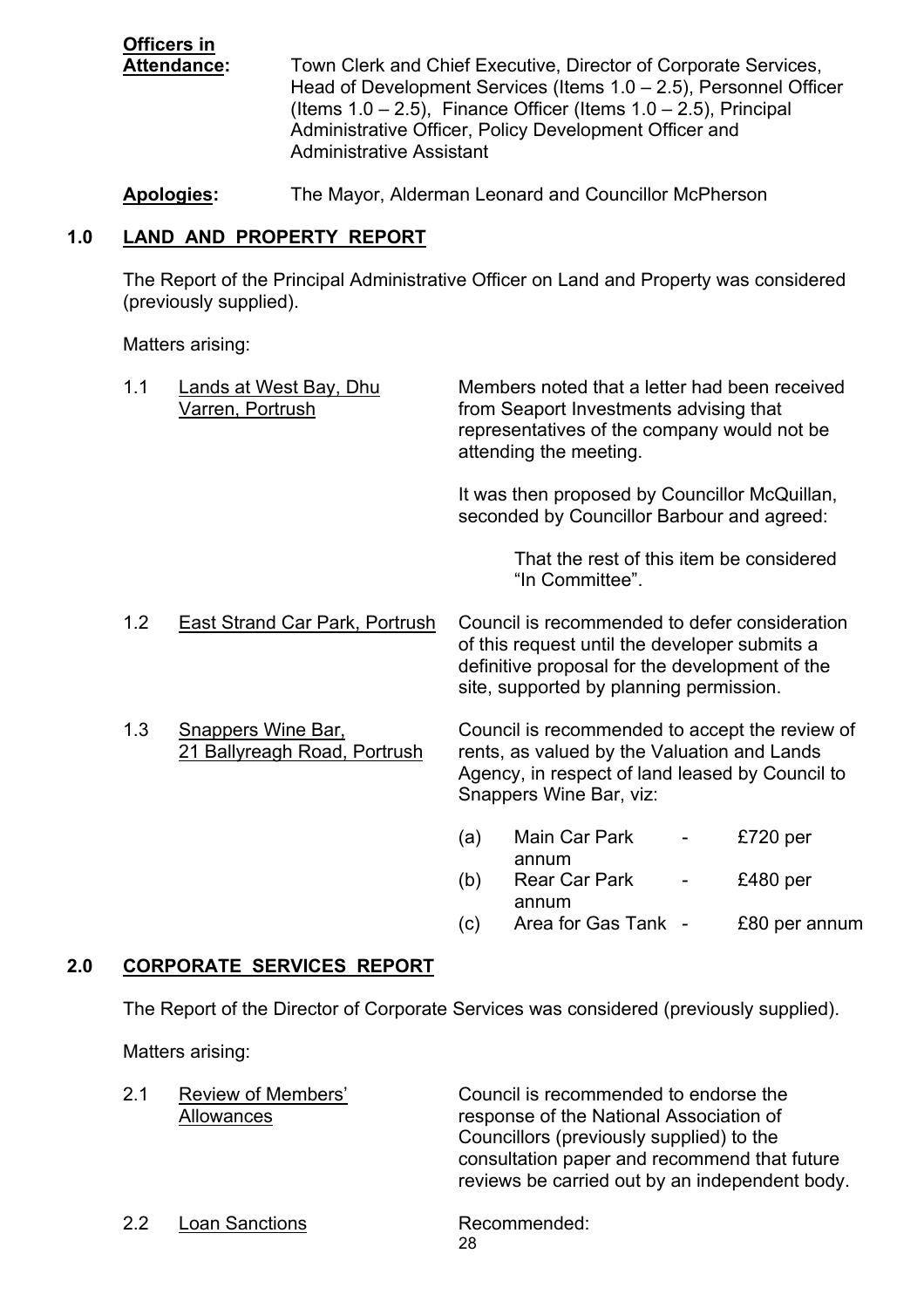That borrowing approval be sought in respect of the undernoted capital expenditure.

- £ (i) Purchase of Floral Display Units 6,000 (ii) Purchase of Grass Cutting Machinery 40,000 (iii) Purchase of Industrial Laundry Equipment 7,000 (iv) Purchase of Refuse Collection Vehicle 90,000 (v) Construction of Footbridge at Ballyreagh 22,000 (vi) Resurfacing of Roads ñ Carrick Dhu Caravan Park 19,500 (vii) Installation of Seating  $-$  Portstewart Town Hall 11,000 (viii) Erection of Ornamental Railings – Atlantic Circle, Portstewart 90,000 2.3 Checking Accounts Recommended: That the following Councillors examine creditors' payment vouchers for the next three months: Councillors McClarty and McLaughlin 2.4 Director of Environmental Reported that the Director of Environmental Health
	- Health Retirement had applied for ill health retirement and that the proposed timescale for recruitment for the position would envisage interviews being held in early December 2003.

 The recommendations of the Local Government Staff Commission's Code of Procedures on Recruitment and Selection for this level of post were that the Mayor be included on the selection panel along with two elected representatives.

 Discussion ensued, during which clarification was given regarding the composition of the selection panel and the job description, following which it was recommended:

> That the Deputy Mayor and Councillor Mrs. Johnston be nominated to the selection panel for this post.

### 2.5 Matters for Information

- 2.5.1 Insurance Tender Members noted that an advertisement seeking brokers to apply to be placed on a select list to tender would be placed in the current week's press.
- <u>29 and 29 and 29 and 29 and 29 and 29 and 29 and 29 and 29 and 29 and 29 and 29 and 29 and 29 and 29 and 2012</u> 2.5.2 Accounts Committee noted that creditorsí payments for September, as per lists circulated, had been issued as follows: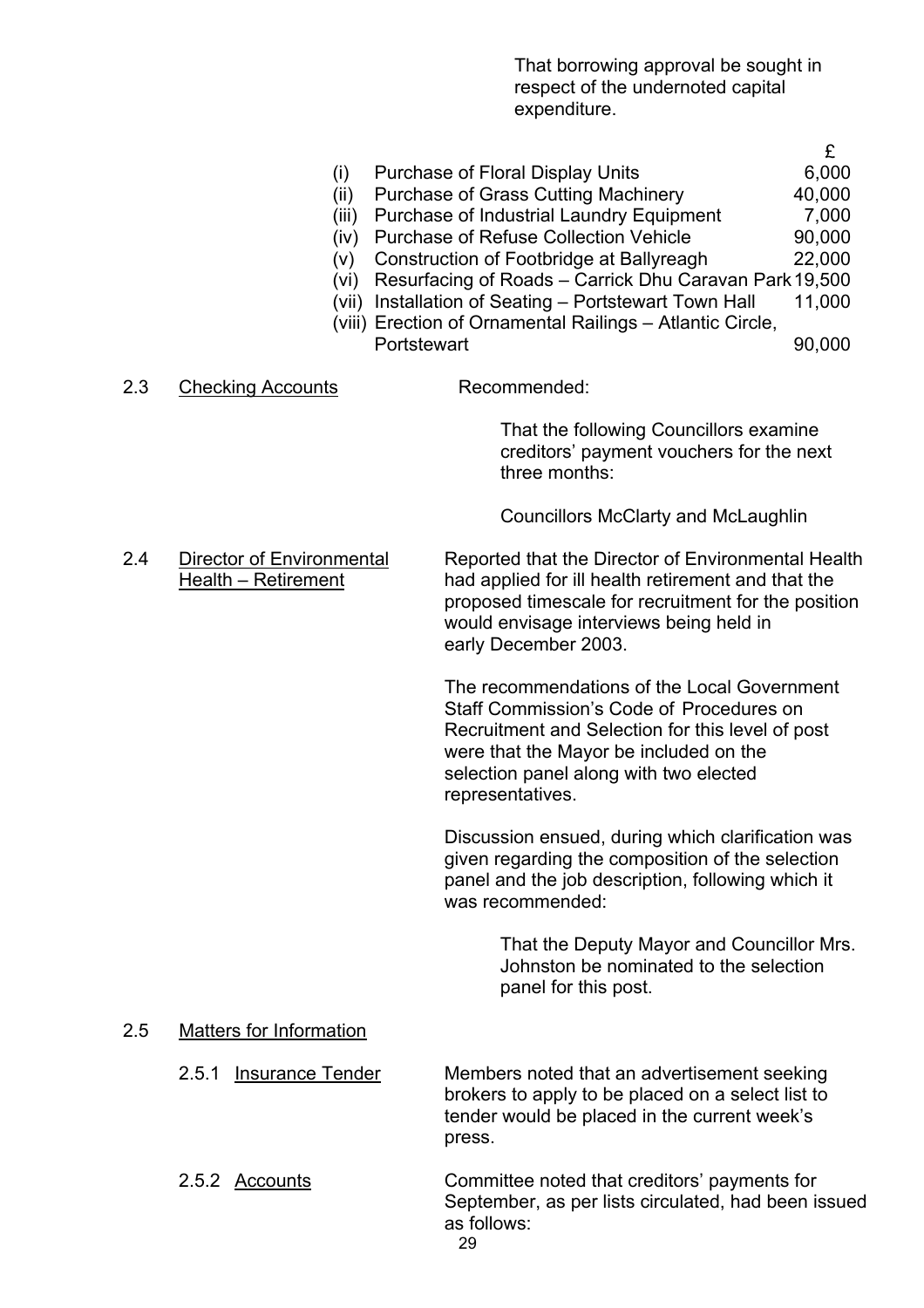| Revenue A/C      | <b>Contract Contract Contract</b> | £255,091.92 |
|------------------|-----------------------------------|-------------|
| Capital A/C      | $\sim$ $-$                        | £351,825.23 |
| Petty Cash A/C - |                                   | £43,357.73  |

2.5.3 New Appointments The following appointments had been made in accordance with the Local Government Staff Commission's Code of Procedures on Recruitment and Selection.

Leisure Services Department

Building Superintendent - Flowerfield Arts Centre (New Post): Mr. A. Moffett

Part-Time Housekeeper – Flowerfield Arts Centre (New Post): Miss I. Hernandez

Environmental Health Department

Dog Warden/Enforcement Officer (Job Share – New as a Job Share Post): Mr. D. Sexton

# **3.0 DEVELOPMENT SERVICES REPORT**

The Report of the Head of Development Services was considered (previously supplied).

Matters arising:

 3.1 Waterbus on the River Bann Reported that in response to an invitation to the two parties who had expressed interest in operating a waterbus service to commence at Easter 2004, a joint proposal and business plan had now been received under the name of the River Bann Boat Company.

Recommended:

That Council now approve commencement of discussions with the company to:

- (a) examine the proposal;
- (b) pursue external grant opportunities;
- (c) negotiate a package of funding.
- 
- 

3.2 Tourism in Northern Ireland – Consideration was given to the report of the A Strategic Framework for Northern Ireland Tourist Board (previously Action supplied) and the contents noted.

 $30$  3.3 Tourism Masterplan for the Members noted information on this topic, as Causeway Coast & Glens contained in the report and briefing paper (circulated), workshops for which would be held in November 2003.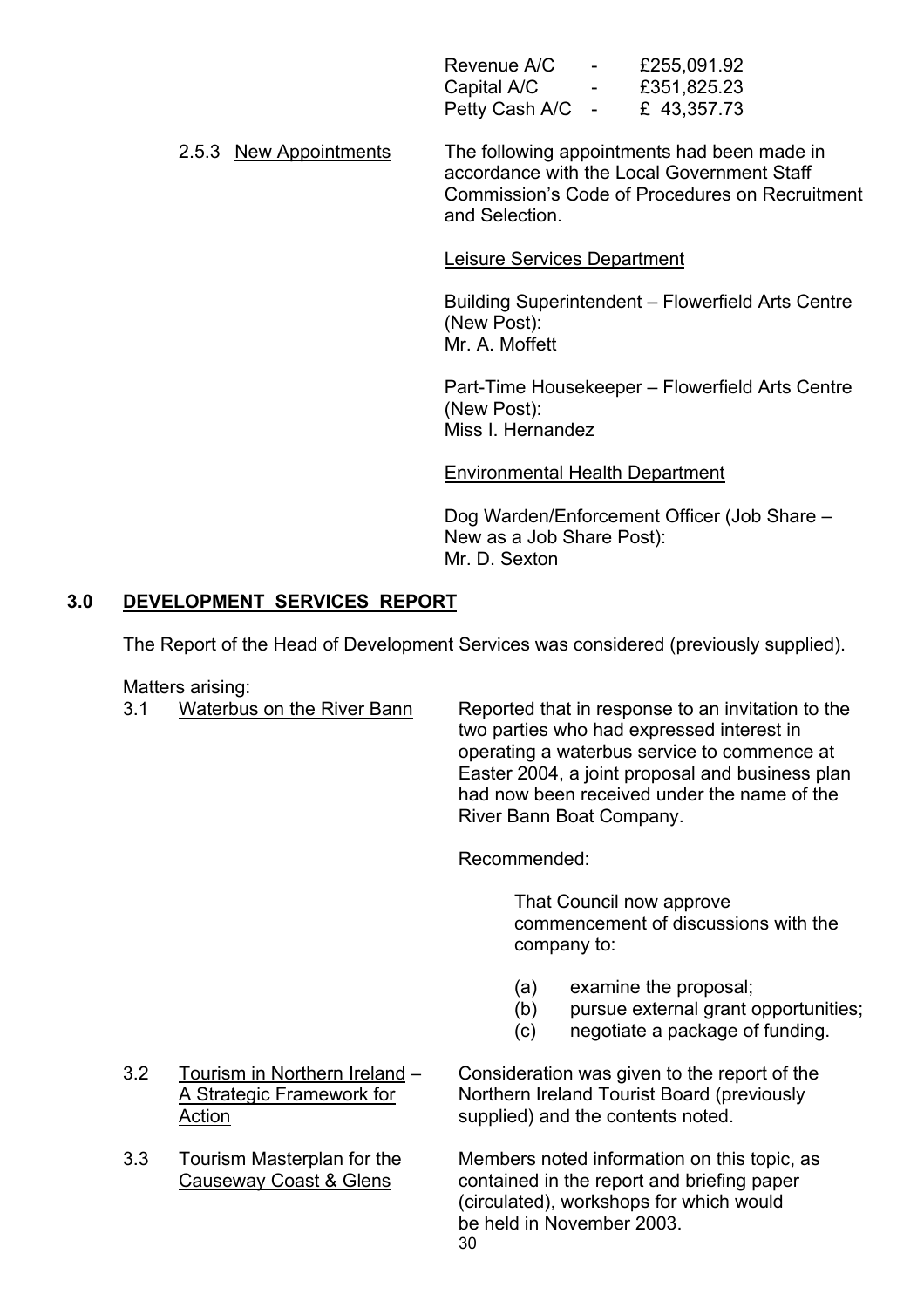3.4 State of Maine Trade Mission The Head of Development Services reported on the visit to Coleraine by the State of Maine Trade Mission and members congratulated those involved for the organisation and success of the visit.

 3.5 Broadband Reported that the trigger levels for broadband registration had now been achieved in Portrush, Portstewart and Caslterock and initiatives were in place to assist coverage for rural areas.

#### **4.0 NOTICE OF MOTION SUBMITTED BY COUNCILLOR J. J. DALLAT**

 The undernoted Notice of Motion was proposed by Councillor J. J. Dallat, seconded by the Deputy Mayor and recommended unanimously:

ìThat this Council seeks to do everything within its power to assist the campaign against illegal drug dealers/pushers and support the rehabilitation of drug addicts and, in principle, agrees to pursue the establishment of a 'Drugs Hotline' the purpose of which is to enable the public to become involved directly in the campaign either to seek help or pass on information. In accordance Council agrees to the preparation of a report that addresses issues of funding, partnerships with other neighbouring councils, statutory and voluntary bodies and experiences in other areas."

 It was further recommended that a small working group be established to progress the matter further.

# **5.0 COMMUNITY SAFETY PROPOSALS**

Consideration was given to the report of the Town Clerk and Chief Executive on Community Safety Proposals.

During the discussion which ensued various issues were clarified by the Policy Development Officer and it was proposed by the Deputy Mayor, seconded by Councillor Ms. Alexander and recommended:

That Council adopt the paper and the recommendations contained therein.

In response to a request from members, the Town Clerk and Chief Executive agreed to obtain an update on CCTV in Portrush for a future meeting of Committee.

# **6.0 COMMUNITY CONSULTATION**

Consideration was given to the report of the Town Clerk and Chief Executive on Community Consultation (previously supplied) and it was recommended:

 That Council endorse the overall approach to community consultation within the Borough, as detailed in the report.

# **7.0 DEPARTMENT FOR REGIONAL DEVELOPMENT**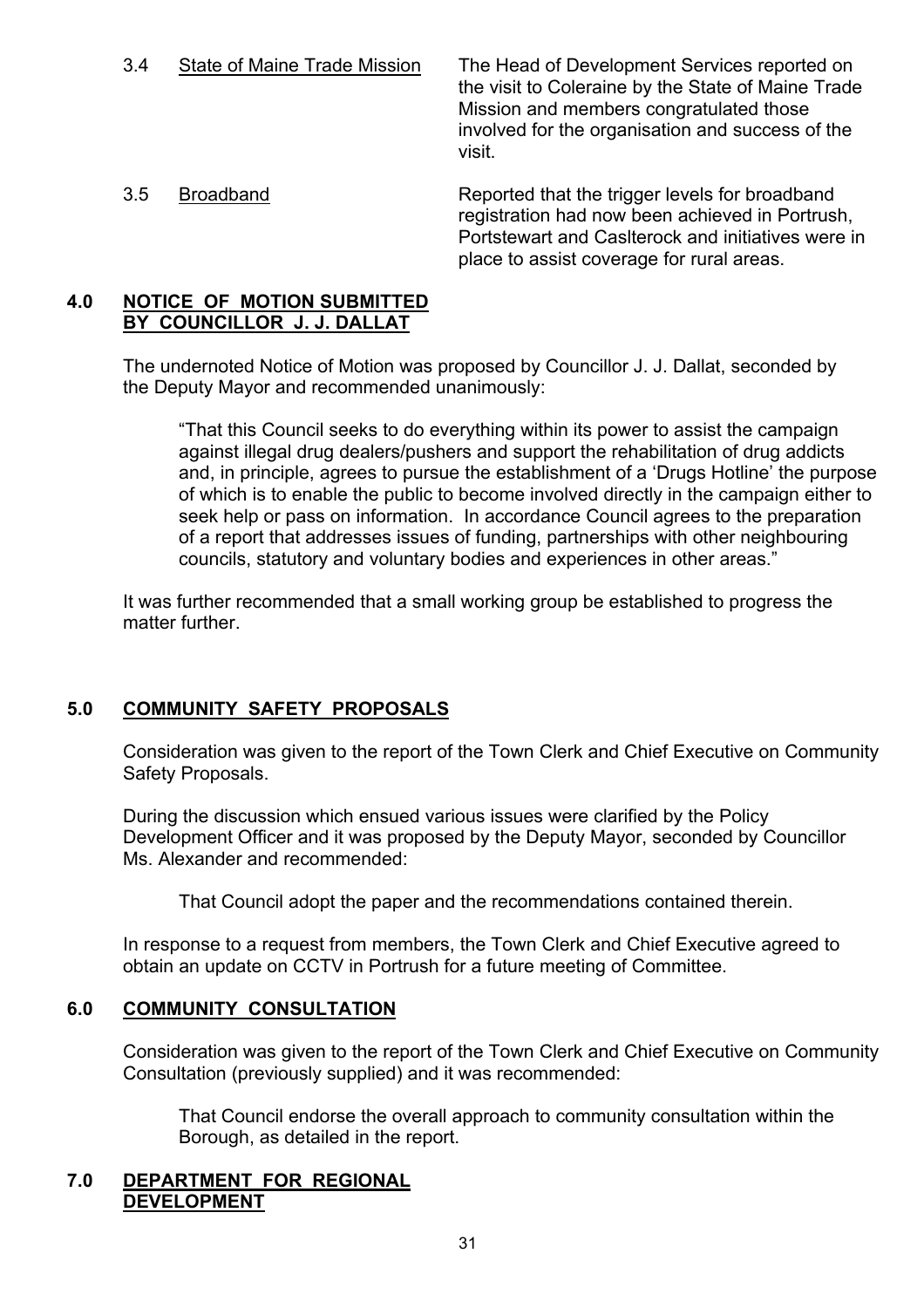**Strategy for Northern Ireland** 2002-2012

7.1 Annual Monitoring Report on Consideration was given to this report (previously the Regional Transportation supplied) and the contents noted.

7.2 Letter dated 24<sup>th</sup> September, Consideration was given to this letter, received 2003 on behalf of the Minister in response to Council's letter of  $2^{nd}$  September, for Regional Development 2003. With members expressing grave concern regarding the future of the regarding the future of the railway network, the railway line north of Ballymena TownClerk and Chief Executive advised that a meeting of the Northern Corridor Railways Group had now been convened to take place on Thursday 23rd October, 2003.

Recommended:

 That Council endorse the convening of this meeting and nominate Alderman McClure and Councillor Dallat to attend.

### **8.0 ìBALANCED COMMUNITIES IN COASTAL SETTLEMENTS" -PROPOSED PLANNING WORKSHOP - 4TH NOVEMBER, 2003**

Council is recommended to approve the proposed date and format for this workshop.

### **9.0 REMEMBRANCE SUNDAY - 9TH NOVEMBER, 2003 - ARRANGEMENTS**

It was noted that the main body of Council would attend at Portstewart.

Recommended:

 That the following members represent Council at the undernoted Remembrance Day Ceremonies:

| Coleraine  | $\overline{\phantom{a}}$ | The Deputy Mayor                |
|------------|--------------------------|---------------------------------|
| Portrush   |                          | <b>Councillor Ms. Alexander</b> |
| Kilrea     |                          | <b>Councillor Mrs. Church</b>   |
| Garvagh    | $\overline{\phantom{0}}$ | <b>Councillor McQuillan</b>     |
| Aghadowey  | $\sim$                   | <b>Councillor Watt</b>          |
| Castlerock |                          | <b>Councillor King</b>          |
|            |                          |                                 |

### **10.0 NILGA ANNUAL CONFERENCE 2003 - LONDONDERRY - 26TH/27TH NOVEMBER, 2003**

Members noted that this conference had now been postponed until January 2004 and that further information would be provided in due course.

**11.0 NORTHERN IRELAND REVIEW OF PUBLIC ADMINISTRATION - REVIEW OF PUBLIC ADMINISTRATION IN NORTHERN**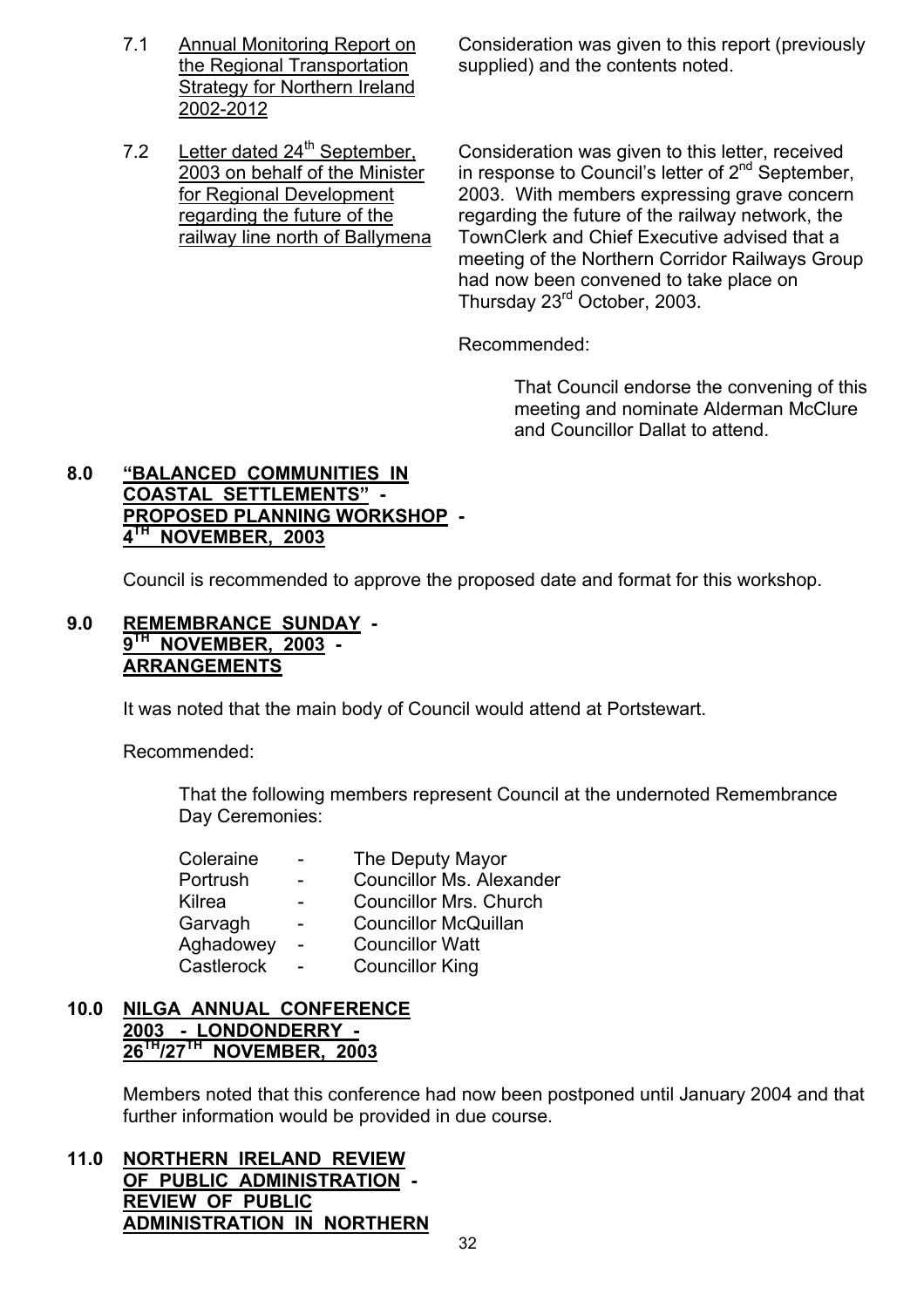### **IRELAND - CONSULTATION DOCUMENT**

Council is recommended to consider how it wishes to respond to this document (previously supplied) at the next meeting of Committee on 18<sup>th</sup> November, 2003.

### **12.0 PARLIAMENTARY UNDER-SECRETARY OF STATE - NORTHERN IRELAND DRAFT PRIORITIES AND BUDGET 2004-07**

Consideration was given to this report (previously supplied) and members noted that the consultation period would close on 28<sup>th</sup> November, 2003.

# **13.0 CONSULTATION PAPERS**

The following consultation papers had been received and were available for members who wished to consider making a response:

 $(i)$  Department for Employment and Learning  $-$  "High Performance Workplaces – Informing and Consulting Employees"

Comments due by: 28<sup>th</sup> November, 2003

(ii) Department of Trade and Industry and Department for Employment and Learning – "The UK Experience of European Works Councils"

Comments due by: 28<sup>th</sup> November, 2003

(iii) Driver & Vehicle Testing Agency – "Changes to Qualifying Tests" Taken by Approved Driving Instructors (ADIs) and Learner Drivers of Domestic Vehicles"

Comments due by: 5<sup>th</sup> December, 2003

 (iv) The Churchesí Religious Education Core Syllabus Review Working Party – "Proposals for a Revised Core Syllabus in RE in Grant-Aided Schools in Northern Ireland"

Comments due by: 21<sup>st</sup> November, 2003

### **14.0 COLERAINE HARBOUR COMMISSIONERS**

Minutes of Monthly Meeting dated 18<sup>th</sup> August, 2003 (previously supplied).

# **15.0 NILGA**

**Members Briefing Summary of Outcomes – 19<sup>th</sup> September, 2003 (previously** supplied).

# **16.0 OFREG**

Letter dated 15<sup>th</sup> September, 2003 – Gas to the North West – Judicial Review